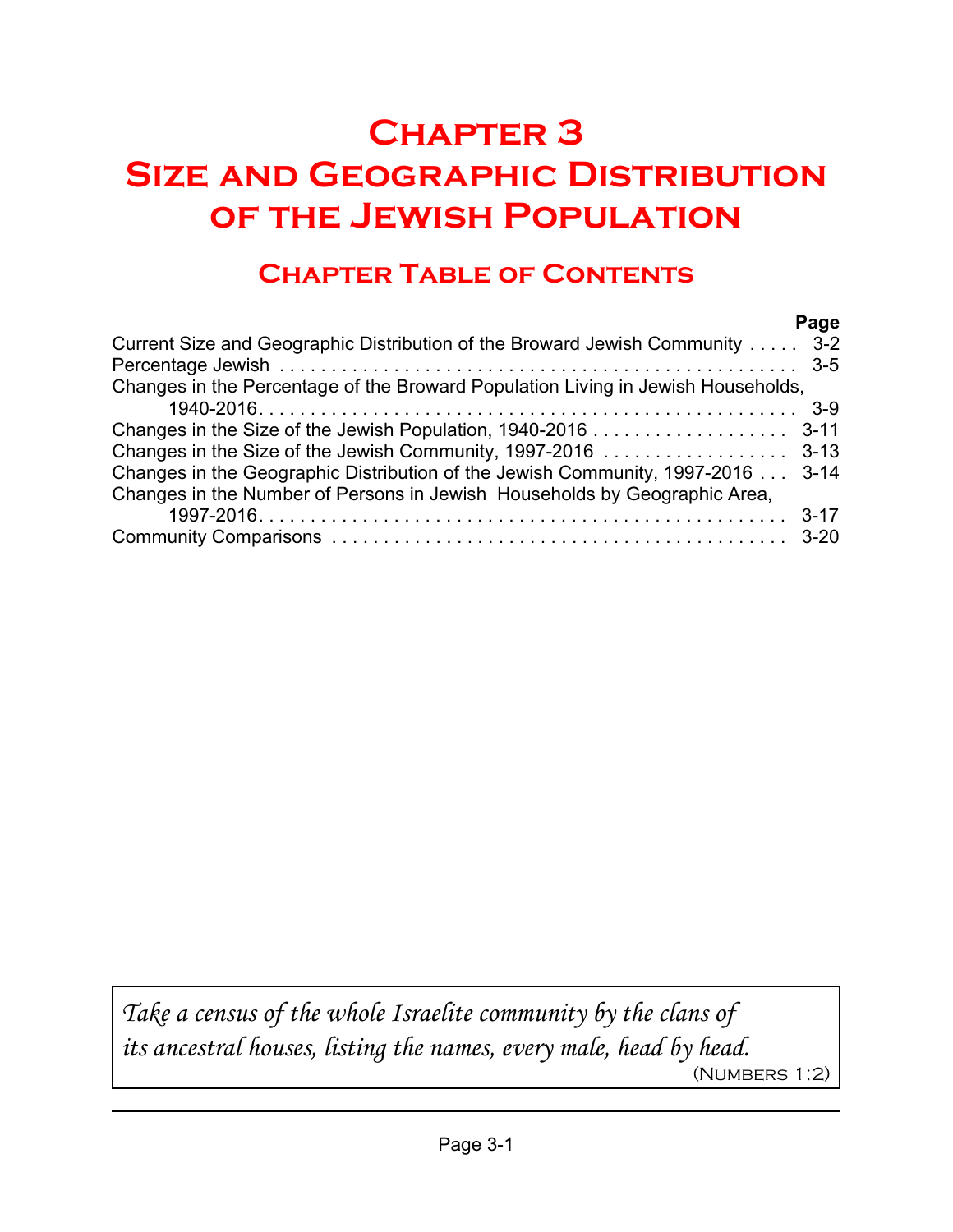### **Current Size and Geographic Distribution of the Broward Jewish Community**

**T** able 3-1 shows that 174,000 persons live in 72,000 Jewish households in Broward. Jewish households include households in residence for three or more months of the year. Of the 174,000 persons in Jewish households, 148,900 persons (86%) are Jewish. (See the "Persons in Jewish Households Who Are Jewish" section in Chapter 6 for a comparison of the percentage of persons who are Jewish with other Jewish communities.) Note that the 1.7% of persons who consider themselves "part Jewish" are included here as Jewish.

In addition to the 174,000 persons in Jewish households, it is estimated that xxxx Jewish persons live in institutions without their own telephone numbers and xxx Jewish students (whose parents do not live in Broward) live in dormitories at area universities. Thus, in total, the Jewish community contains more than xxx,000 persons.

Note that the number of Jews is shown in various sections of this report as 149,000 Jews (the *resident Jewish population*), which includes Jews in Jewish households and Jews in institutions, but excludes Jewish college students from outside Broward who live in dormitories in Broward.

**Table 3-1** shows that in the **Northwest**, a total of 31,800 persons live in 10,430 Jewish households. 10% of persons in Jewish households are not Jewish. Thus, 28,400 Jews live in the Northwest.

In the **North Central**, a total of 12,050 persons live in 6,900 Jewish households. 19% of persons in Jewish households are not Jewish. Thus, 9,750 Jews live in the North Central.

In the **East**, a total of 13,800 persons live in 6,570 Jewish households. 29% of persons in Jewish households are not Jewish. Thus, 9,800 Jews live in the East.

In the **West Central**, a total of 45,950 persons live in 19,750 Jewish households. 21% of persons in Jewish households are not Jewish. Thus, 36,250 Jews live in West Central.

In the **Southeast**, a total of 27,000 persons live in 12,300 Jewish households. 7% of persons in Jewish households are not Jewish. Thus, 25,000 Jews live in the Southeast.

In the **Southwest**, a total of 43,400 persons live in 16,050 Jewish households. 8% of persons in Jewish households are not Jewish. Thus, 39,700 Jews live in the Southwest.

**The Part-Year Population.** Of the 72,000 Jewish households, 3,050 spend only 3-7 months of the year in Broward County and represent only 4.2% of all households. The 3,050 part-year households compares to 12,400 in 1997 when they constituted 9.3% of all Jewish households. In 1997, the average household size for part-year households was 1.78 persons and 98% of these persons were Jewish. In 2016, average household size is considerably higher (2.57) and only 68% of the persons in these households are Jewish.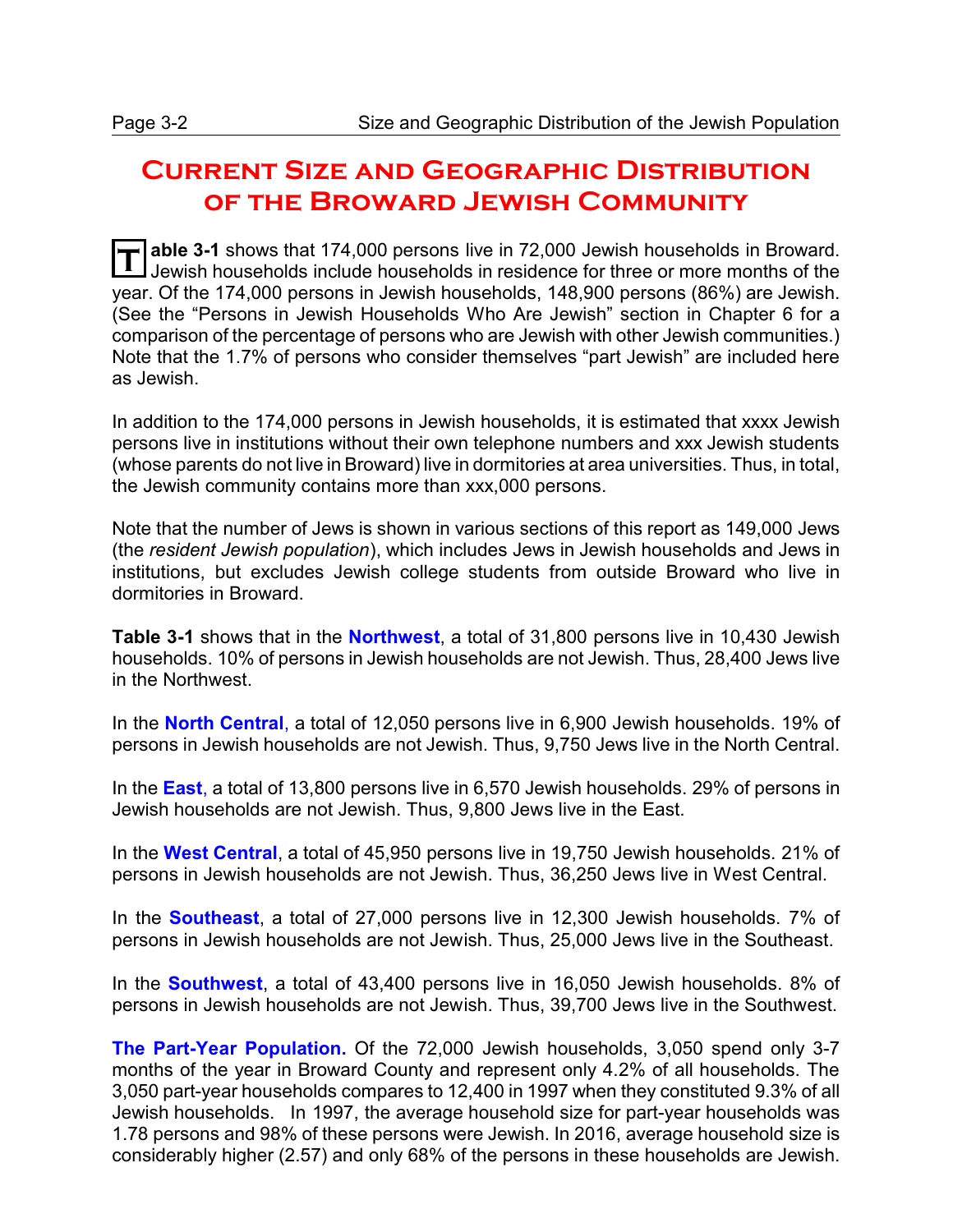### Size and Geographic Distribution of the Jewish Population **Page 3-3**

| TABLE 3-1<br><b>CURRENT SIZE OF THE JEWISH COMMUNITY</b>           |                                                 |                                            |                                              |                                               |                                    |  |
|--------------------------------------------------------------------|-------------------------------------------------|--------------------------------------------|----------------------------------------------|-----------------------------------------------|------------------------------------|--|
|                                                                    |                                                 |                                            |                                              | <b>Persons in</b><br><b>Jewish Households</b> |                                    |  |
| Geographic Area                                                    | <b>Number of</b><br>Jewish<br><b>Households</b> | Average<br><b>Household</b><br><b>Size</b> | <b>Number</b><br><b>of</b><br><b>Persons</b> | Percentage<br><b>Jewish</b>                   | Number<br><b>of</b><br><b>Jews</b> |  |
| Northwest                                                          | 10,430                                          | 3.05                                       | 31,800                                       | 89.3%                                         | 28,400                             |  |
| <b>North Central</b>                                               | 6,900                                           | 1.74                                       | 12,050                                       | 81.0%                                         | 9,750                              |  |
| East                                                               | 6,570                                           | 2.10                                       | 13,800                                       | 70.9%                                         | 9,800                              |  |
| <b>West Central</b>                                                | 19,750                                          | 2.32                                       | 45,950                                       | 78.9%                                         | 36,250                             |  |
| Southeast                                                          | 12,300                                          | 2.20                                       | 27,000                                       | 92.5%                                         | 25,000                             |  |
| Southwest                                                          | 16,050                                          | 2.70                                       | 43,400                                       | 91.5%                                         | 39,700                             |  |
| All                                                                | 72,000                                          | 2.42                                       | 174,000                                      | 85.6%                                         | 148,900                            |  |
| Part-Year Residents                                                | 3,050                                           | 2.57                                       | 7,840                                        | 68.1%                                         | 5,340                              |  |
| <b>Full-Year Residents</b>                                         | 68,950                                          | 2.41                                       | 166,160                                      | 86.4%                                         | 143,560                            |  |
| Jewish Persons in Institutions Without Their Own Telephone Numbers |                                                 |                                            |                                              |                                               | 100                                |  |

**Table 3-2** shows that 27% of *Jewish households* live in West Central; 22%, in the Southwest; 17%, in the Southeast; 15%, in the Northwest; 10%, in the North Central ; and 9%, in the East.

Total Resident Jewish Population 149,000

Jewish Students (Whose Parents Do Not Live in Broward) in Dormitories 200

Note: A map and description of the geographic areas is found in Chapter 1.

**Table 3-2** also shows that the distribution of *persons in Jewish households* and the distribution of *Jews* does not differ significantly from the distribution of Jewish households.

The geographic distribution of *persons in Jewish households* and the geographic distribution of *Jews* are different from the distribution of Jewish households due to variations among the geographic areas in household size and in the percentage of persons in Jewish households who are Jewish. Thus, for example, while 15% of Jewish households live in the Northwest, 19% of Jews do so.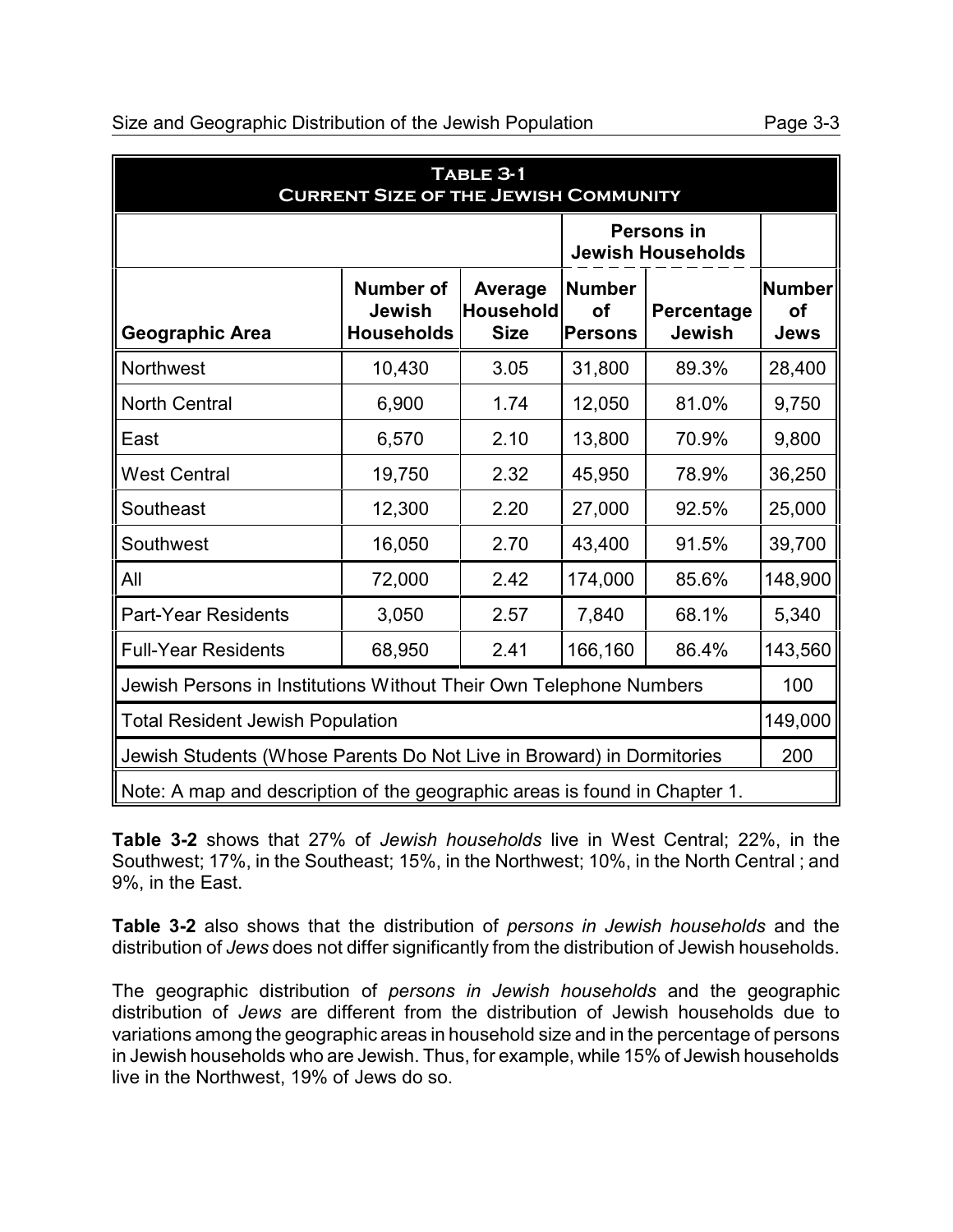## Page 3-4 Size and Geographic Distribution of the Jewish Population

| TABLE 3-2<br><b>GEOGRAPHIC DISTRIBUTION OF THE JEWISH COMMUNITY</b> |                                                                                                                            |                                                    |         |        |         |            |  |
|---------------------------------------------------------------------|----------------------------------------------------------------------------------------------------------------------------|----------------------------------------------------|---------|--------|---------|------------|--|
|                                                                     | <b>Jewish</b><br><b>Persons in</b><br>Jews in<br><b>Jewish Households</b><br><b>Jewish Households</b><br><b>Households</b> |                                                    |         |        |         |            |  |
| <b>Geographic Area</b>                                              |                                                                                                                            | <b>Number</b><br>Number   Percentage<br>Percentage |         |        | Number  | Percentage |  |
| <b>Northwest</b>                                                    | 10,430                                                                                                                     | 14.5%                                              | 31,800  | 18.3%  | 28,400  | 19.1%      |  |
| <b>North Central</b>                                                | 6,900                                                                                                                      | 9.6                                                | 12,050  | 6.9    | 9,750   | 6.5        |  |
| East                                                                | 6,570                                                                                                                      | 9.1                                                | 13,800  | 7.9    | 9,800   | 6.6        |  |
| <b>West Central</b>                                                 | 19,750                                                                                                                     | 27.4                                               | 45,950  | 26.4   | 36,250  | 24.3       |  |
| Southeast                                                           | 12,300                                                                                                                     | 17.1                                               | 27,000  | 15.5   | 25,000  | 16.8       |  |
| Southwest                                                           | 16,050                                                                                                                     | 22.3                                               | 43,400  | 24.9   | 39,700  | 26.7       |  |
| All                                                                 | 72,000                                                                                                                     | 100.0%                                             | 174,000 | 100.0% | 148,900 | 100.0%     |  |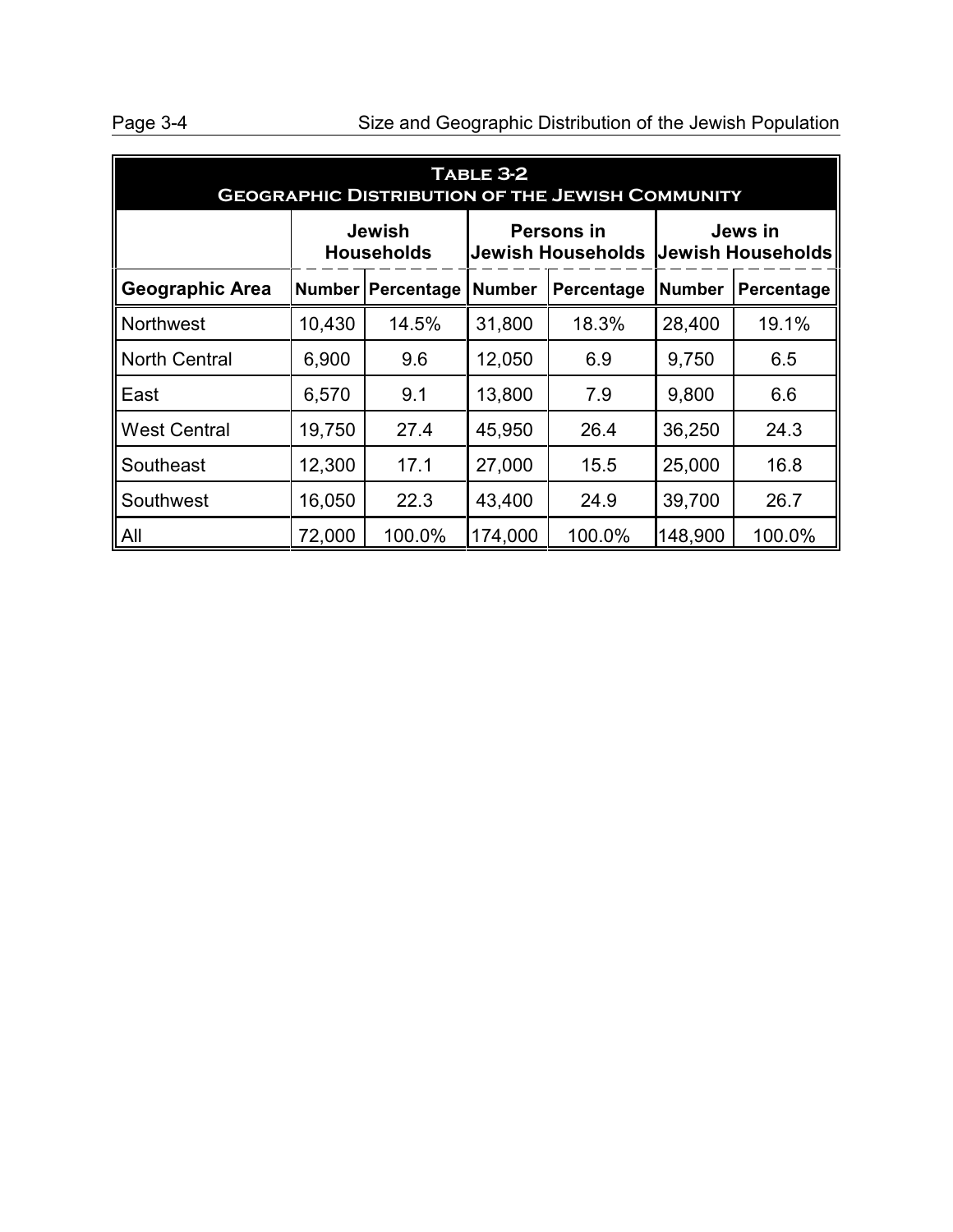### **Percentage Jewish**

**T** able 3-3 shows three measures of the percentage of the Jewish population that have been calculated with respect to the Broward Jewish community.

**O Percentage of Jewish Households**. The number of Jewish households divided by the total number of households. The number of persons in Jewish households divided by the total number of persons (both Jewish and non-Jewish) in the local community in the year of the study.

**<sup>2</sup> Percentage of the Population in Jewish Households**. The number of persons in Jewish households divided by the total number of persons (both Jewish and non-Jewish) in the local community in the year of the study.

**<sup>©</sup> Percentage of Jews**. The number of Jews (both in households and institutions) divided by the total number of persons (both Jewish and non-Jewish) in the local community in the year of the study. (Note that the number of Jews in institutions is added to the number of Jews in households in communities for which this information is available.)

The 72,000 Jewish households constitute 9.8% of the estimated 731,129 *households* in Broward County. The 174,000 persons in Jewish households constitute 9.2% of the estimated 1,896,425 *persons* in Broward County. The resident Jewish population of 149,000 Jews constitute 7.9% of the estimated 1,896,425 *persons* in Broward County.

 $\checkmark$  17% of the 266,845 persons age 65 and over in Broward County in 2014 live in Jewish households.

**Community Comparisons**. **Table 3-3** shows that the 9.8% of Jewish households is fifth highest among about 55 comparison Jewish communities and compares to 48.6% in South Palm Beach, 16.7% in West Palm Beach, 6.0% in both Miami and Las Vegas, and 4.3% in Atlanta. The 9.8% compares to 21.2% in 1997.

U According to the 2014 American Community Survey, 26% *of persons* in Broward are Hispanic, 28% are Black, and 3% are Asian.

 $\vee$  41% (751,521 persons) of persons in Broward County are white, non-Hispanic. The 174,000 persons in Jewish households constitute 23.2% of the white, non-Hispanic population.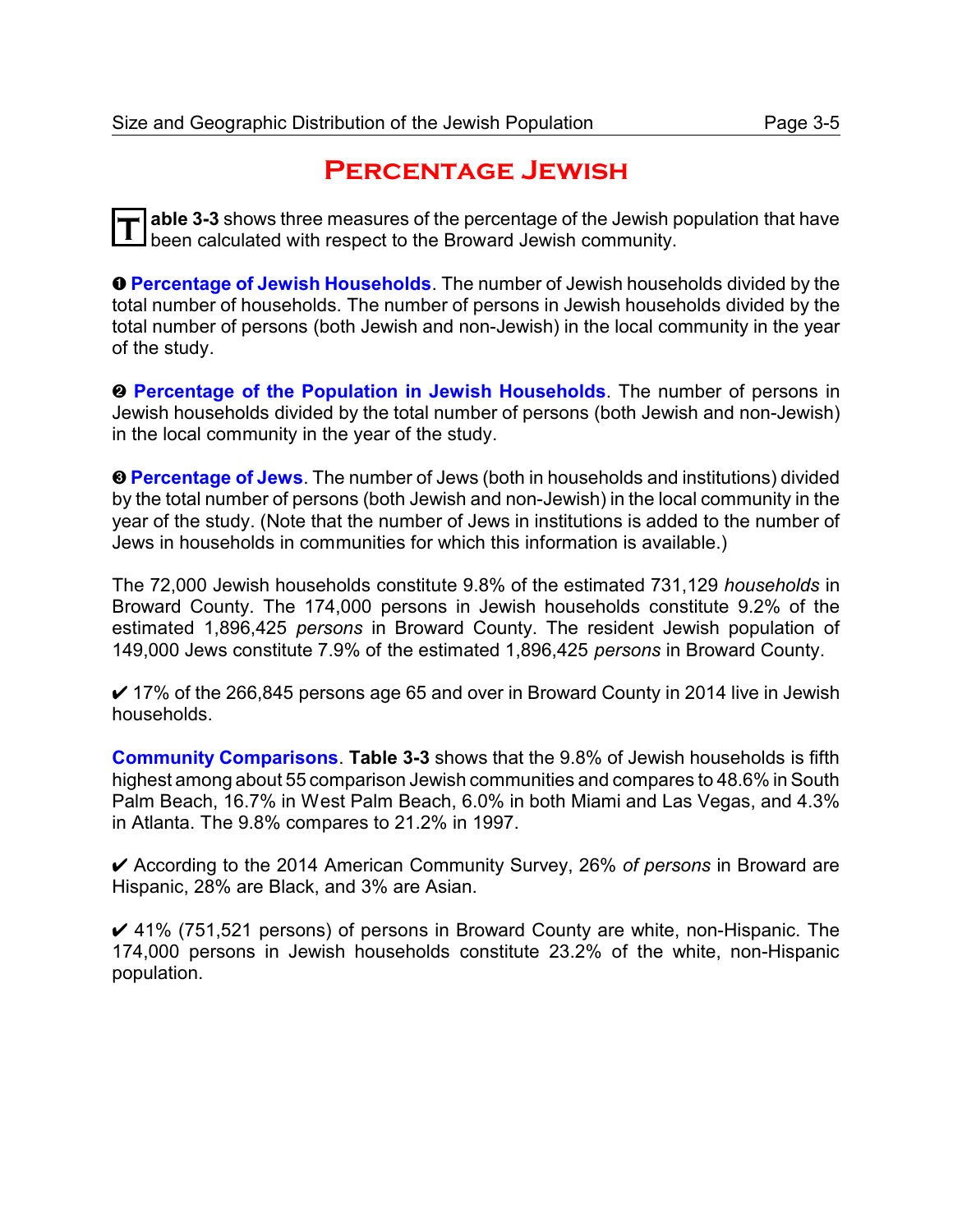| TABLE 3-3<br><b>PERCENTAGE JEWISH</b><br><b>COMMUNITY COMPARISONS</b> |      |                                                                        |                                                                        |                                                       |  |
|-----------------------------------------------------------------------|------|------------------------------------------------------------------------|------------------------------------------------------------------------|-------------------------------------------------------|--|
| <b>Community</b>                                                      | Year | <b>Percentage of</b><br><b>Jewish</b><br><b>Households</b><br>$\bf{0}$ | Percentage of<br>the Population<br>in Jewish<br><b>Households</b><br>❷ | Percentage of<br><b>Jews</b><br>$\boldsymbol{\Theta}$ |  |
| <b>S Palm Beach</b>                                                   | 2005 | 48.6%                                                                  | 41.5%                                                                  | 39.8%                                                 |  |
| <b>Broward</b>                                                        | 1997 | 21.2%                                                                  | 18.2%                                                                  | 16.3%                                                 |  |
| <b>W Palm Beach</b>                                                   | 2005 | 16.7%                                                                  | 13.5%                                                                  | 12.2%                                                 |  |
| <b>New York</b>                                                       | 2011 | 16.0%                                                                  | 15.0%                                                                  | 13.0%                                                 |  |
| Monmouth                                                              | 1997 | 12.2%                                                                  | 12.1%                                                                  | 10.9%                                                 |  |
| <b>BROWARD</b>                                                        | 2016 | 9.8%                                                                   | 9.2%                                                                   | 7.9%                                                  |  |
| Westport                                                              | 2000 | 9.7%                                                                   | 10.1%                                                                  | 8.5%                                                  |  |
| Middlesex                                                             | 2008 | 8.9%                                                                   | 7.4%                                                                   | 6.8%                                                  |  |
| Bergen                                                                | 2001 | 8.6%                                                                   | 8.9%                                                                   | 8.1%                                                  |  |
| Palm Springs                                                          | 1998 | 7.9%                                                                   | 5.7%                                                                   | 5.1%                                                  |  |
| Los Angeles                                                           | 1997 | 7.6%                                                                   | 6.3%                                                                   | 5.5%                                                  |  |
| Philadelphia                                                          | 2009 | 7.5%                                                                   | 6.5%                                                                   | 5.5%                                                  |  |
| <b>Howard County</b>                                                  | 2010 | 7.4%                                                                   | 7.4%                                                                   | 6.3%                                                  |  |
| <b>Baltimore</b>                                                      | 2010 | 7.0%                                                                   | 6.8%                                                                   | 5.9%                                                  |  |
| Washington                                                            | 2003 | 6.8%                                                                   | 6.3%                                                                   | 5.1%                                                  |  |
| <b>Atlantic County</b>                                                | 2004 | 6.8%                                                                   | 6.1%                                                                   | 5.3%                                                  |  |
| <b>Miami</b>                                                          | 2014 | 6.0%                                                                   | 5.0%                                                                   | 4.7%                                                  |  |
| <b>Las Vegas</b>                                                      | 2005 | 6.0%                                                                   | 5.0%                                                                   | 3.8%                                                  |  |
| East Bay                                                              | 2011 | 5.1%                                                                   | <b>NA</b>                                                              | 3.2%                                                  |  |
| Cleveland                                                             | 2011 | 5.1%                                                                   | 4.9%                                                                   | 4.0%                                                  |  |
| Chicago                                                               | 2010 | 4.9%                                                                   | 4.6%                                                                   | 3.5%                                                  |  |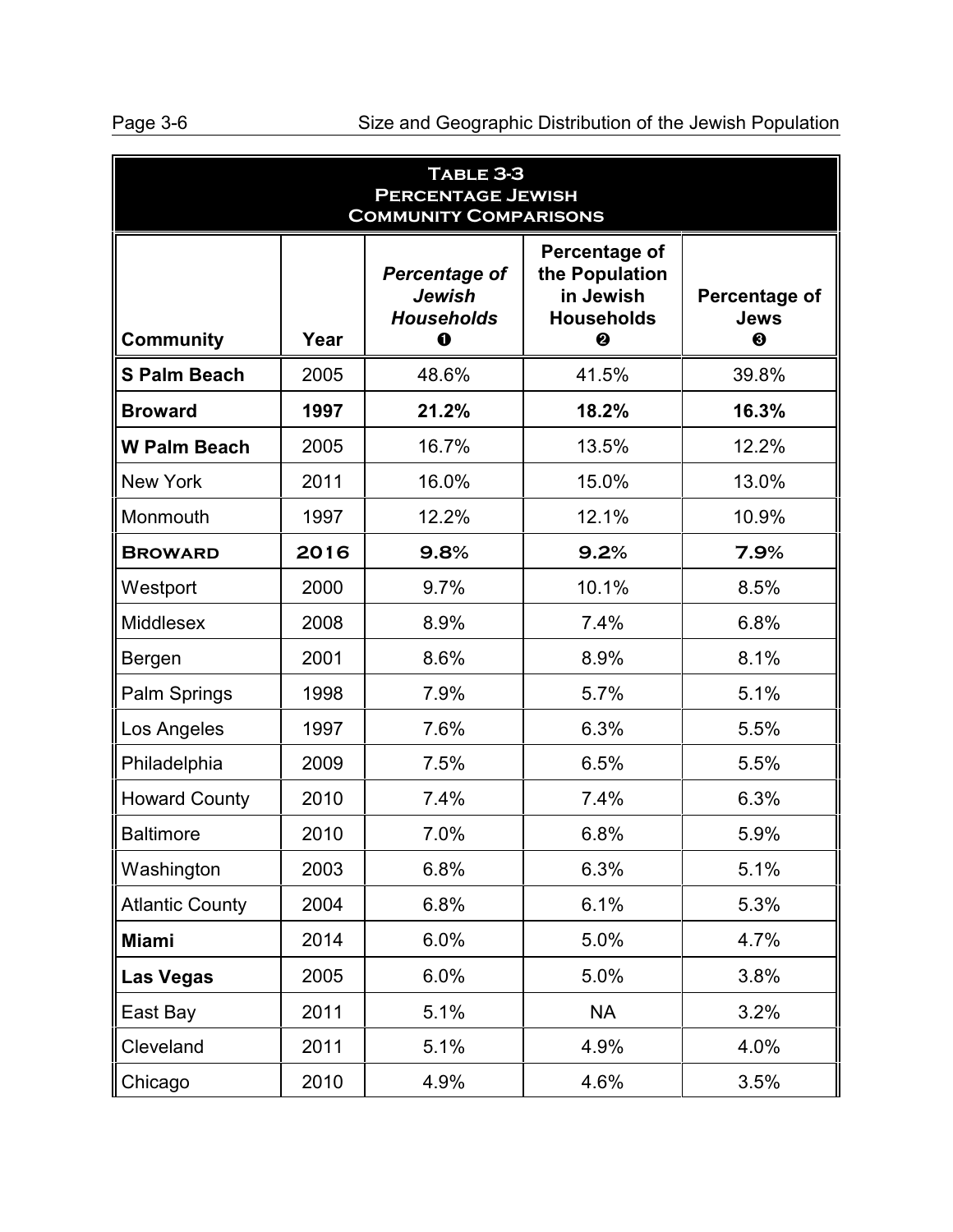|  |  |  | Size and Geographic Distribution of the Jewish Population |  |  |  |
|--|--|--|-----------------------------------------------------------|--|--|--|
|--|--|--|-----------------------------------------------------------|--|--|--|

Page 3-7

| TABLE 3-3<br><b>PERCENTAGE JEWISH</b><br><b>COMMUNITY COMPARISONS</b> |      |                                                                |                                                                        |                                                       |  |
|-----------------------------------------------------------------------|------|----------------------------------------------------------------|------------------------------------------------------------------------|-------------------------------------------------------|--|
| <b>Community</b>                                                      | Year | <b>Percentage of</b><br>Jewish<br><b>Households</b><br>$\bf 0$ | Percentage of<br>the Population<br>in Jewish<br><b>Households</b><br>❷ | Percentage of<br><b>Jews</b><br>$\boldsymbol{\Theta}$ |  |
| St. Louis                                                             | 2014 | 4.7%                                                           | 5.3%                                                                   | 3.6%                                                  |  |
| Hartford                                                              | 2000 | 4.7%                                                           | 4.3%                                                                   | 3.8%                                                  |  |
| Denver                                                                | 2007 | 4.6%                                                           | 4.4%                                                                   | 3.2%                                                  |  |
| San Diego                                                             | 2003 | 4.5%                                                           | 4.1%                                                                   | 3.1%                                                  |  |
| New Haven                                                             | 2010 | 4.3%                                                           | 4.1%                                                                   | 3.4%                                                  |  |
| <b>Atlanta</b>                                                        | 2006 | 4.3%                                                           | <b>NA</b>                                                              | <b>NA</b>                                             |  |
| Phoenix                                                               | 2002 | 4.0%                                                           | <b>NA</b>                                                              | <b>NA</b>                                             |  |
| Pittsburgh                                                            | 2002 | 4.0%                                                           | <b>NA</b>                                                              | <b>NA</b>                                             |  |
| Tucson                                                                | 2002 | 3.9%                                                           | 3.3%                                                                   | 2.6%                                                  |  |
| Rochester                                                             | 1999 | 3.8%                                                           | 3.6%                                                                   | 2.9%                                                  |  |
| Sarasota                                                              | 2001 | 3.3%                                                           | 2.9%                                                                   | 2.6%                                                  |  |
| Wilmington                                                            | 1995 | 3.2%                                                           | 3.3%                                                                   | 2.6%                                                  |  |
| St. Petersburg                                                        | 1994 | 3.0%                                                           | 3.4%                                                                   | 2.9%                                                  |  |
| <b>Buffalo</b>                                                        | 1995 | 3.0%                                                           | 3.3%                                                                   | 2.7%                                                  |  |
| Minneapolis                                                           | 2004 | 3.0%                                                           | 3.2%                                                                   | 2.6%                                                  |  |
| Martin-St. Lucie                                                      | 1999 | 3.0%                                                           | <b>NA</b>                                                              | <b>NA</b>                                             |  |
| <b>Seattle</b>                                                        | 2000 | 2.9%                                                           | <b>NA</b>                                                              | <b>NA</b>                                             |  |
| Columbus                                                              | 2013 | 2.4%                                                           | 2.6%                                                                   | 1.8%                                                  |  |
| Rhode Island                                                          | 2002 | 2.3%                                                           | 2.2%                                                                   | 1.8%                                                  |  |
| Portland (ME)                                                         | 2007 | 2.2%                                                           | 2.5%                                                                   | 1.7%                                                  |  |
| Richmond                                                              | 1994 | 2.2%                                                           | <b>NA</b>                                                              | <b>NA</b>                                             |  |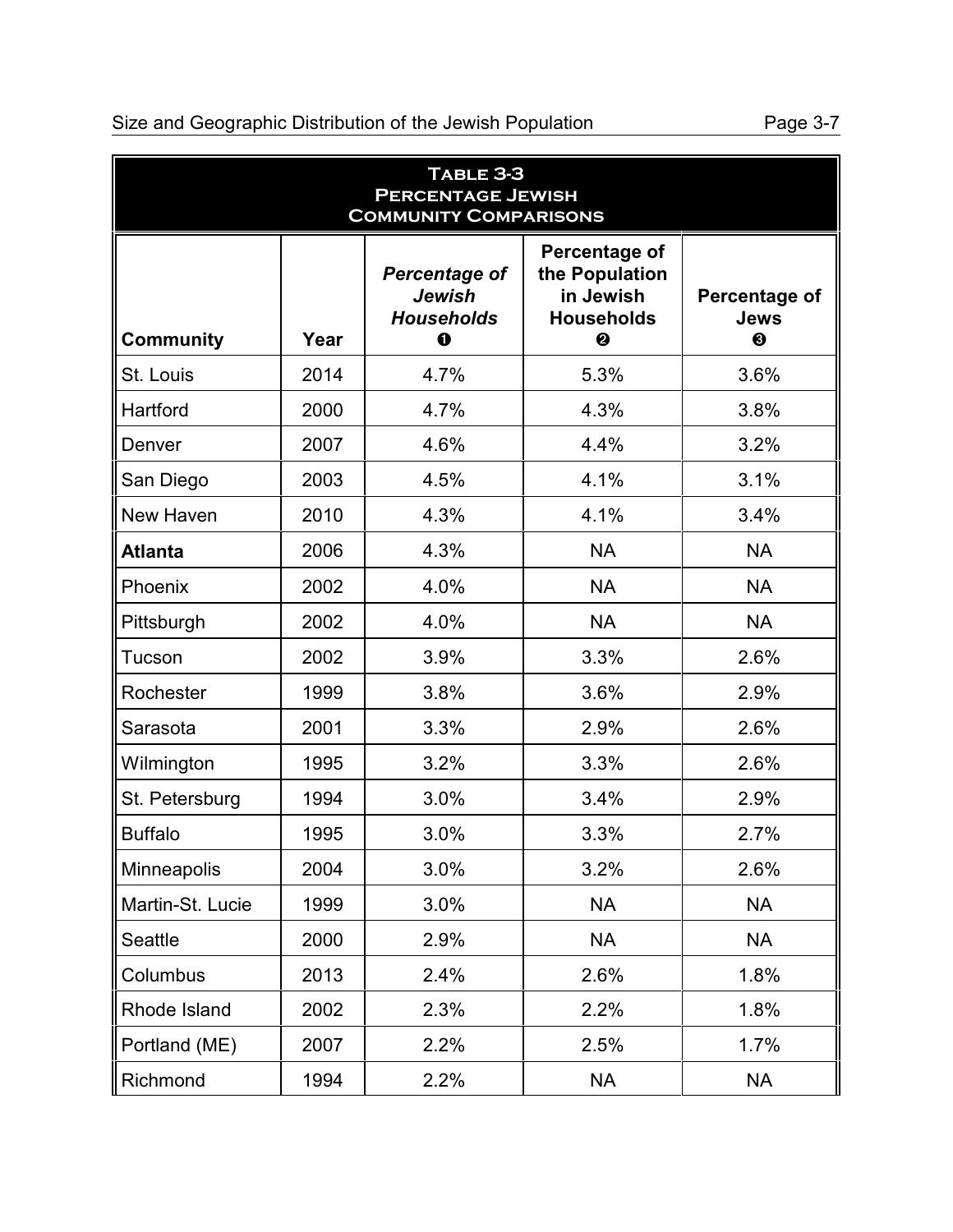| TABLE 3-3<br><b>PERCENTAGE JEWISH</b><br><b>COMMUNITY COMPARISONS</b>            |      |                                                                           |                                                       |       |  |
|----------------------------------------------------------------------------------|------|---------------------------------------------------------------------------|-------------------------------------------------------|-------|--|
| <b>Community</b>                                                                 | Year | <b>Percentage of</b><br><b>Jewish</b><br><b>Households</b><br>$\mathbf 0$ | Percentage of<br><b>Jews</b><br>$\boldsymbol{\Theta}$ |       |  |
| Orlando                                                                          | 1993 | 2.0%                                                                      | 2.0%                                                  | 1.6%  |  |
| Milwaukee                                                                        | 1996 | 2.0%                                                                      | 1.9%                                                  | 1.6%  |  |
| <b>Detroit</b>                                                                   | 2005 | 1.9%                                                                      | 2.0%                                                  | 1.8%  |  |
| Harrisburg                                                                       | 1994 | 1.8%                                                                      | 1.8%                                                  | 1.5%  |  |
| Cincinnati                                                                       | 2008 | 1.7%                                                                      | 1.9%                                                  | 1.5%  |  |
| Charlotte                                                                        | 1997 | 1.7%                                                                      | 1.7%                                                  | 1.3%  |  |
| Lehigh Valley                                                                    | 2007 | 1.7%                                                                      | 1.5%                                                  | 1.3%  |  |
| St. Paul                                                                         | 2004 | 1.6%                                                                      | 1.5%                                                  | 1.2%  |  |
| <b>Jacksonville</b>                                                              | 2002 | 1.5%                                                                      | 1.4%                                                  | 1.1%  |  |
| <b>Tidewater</b>                                                                 | 2001 | 1.4%                                                                      | 1.4%                                                  | 1.1%  |  |
| <b>Houston</b>                                                                   | 2016 |                                                                           |                                                       |       |  |
| San Antonio                                                                      | 2007 | 0.9%                                                                      | 0.8%                                                  | 0.6%  |  |
| York                                                                             | 1999 | 0.6%                                                                      | 0.6%                                                  | 0.5%  |  |
| San Francisco                                                                    | 2004 | <b>NA</b>                                                                 | 12.0%                                                 | 10.0% |  |
| <b>Boston</b>                                                                    | 2005 | <b>NA</b>                                                                 | 9.1%                                                  | 7.2%  |  |
| <b>NJPS</b>                                                                      | 2000 | 2.7%                                                                      | 2.3%                                                  | 1.8%  |  |
| Note: See page 3-5 for an explanation of $\bullet$ , $\bullet$ , and $\bullet$ . |      |                                                                           |                                                       |       |  |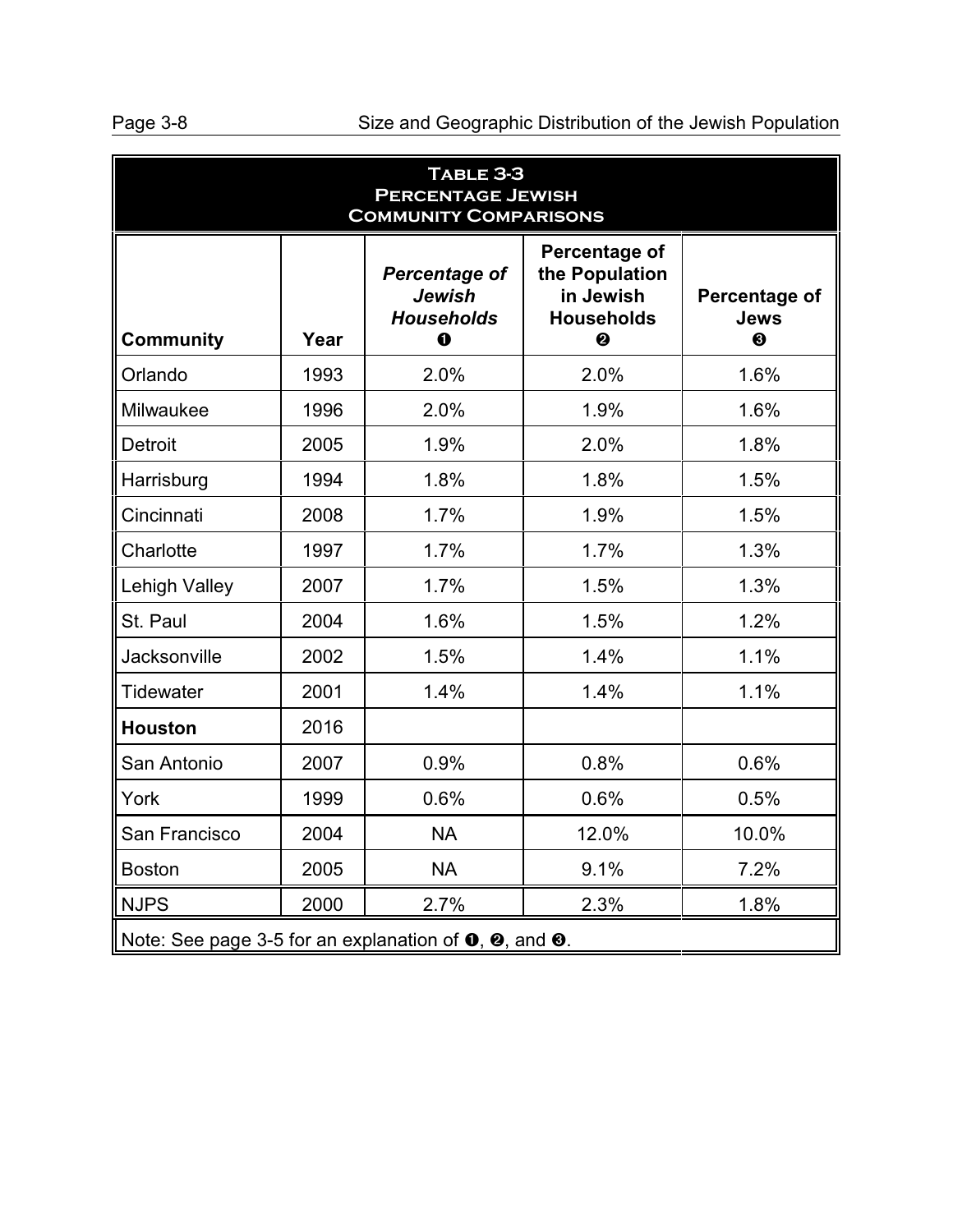### **Changes in the Percentage of the Broward Population Living in Jewish Households, 1940-2016**

**T** able 3-4 shows the percentage of persons in Broward who live in Jewish households from 1940-2016. The percentage increased from 1940-1990, although the most **able 3-4** shows the percentage of persons in Broward who live in Jewish households significant change occurred in the 1970s, when the percentage increased from 6% to 17%. During the 1980s, the percentage living in Jewish households continued to increase to 22%. The percentage then decreased in the 1990s, falling to 17% in 1999. Due to the significant decrease in Jewish population from 1997-2016, a period during which the total Broward population continued to increase, the percentage of persons in Broward living in Jewish households decreased to 12% in 2008 and 9% in 2016.

### $\nu$  In Broward, from 2000-2014:

- 1) the Black population increased from 333,304 to 499,199 (50% increase)
- 2) the Asian population increased from 36,581 to 61,719 (69% increase)
- 3) the Hispanic population increased from 271,652 to 479,231 (76% increase)

4) the Non-Hispanic White population decreased from 941,674 to 751,521 (20% decrease)

5) the number of persons in Jewish households decreased by 35% from 1997-2016.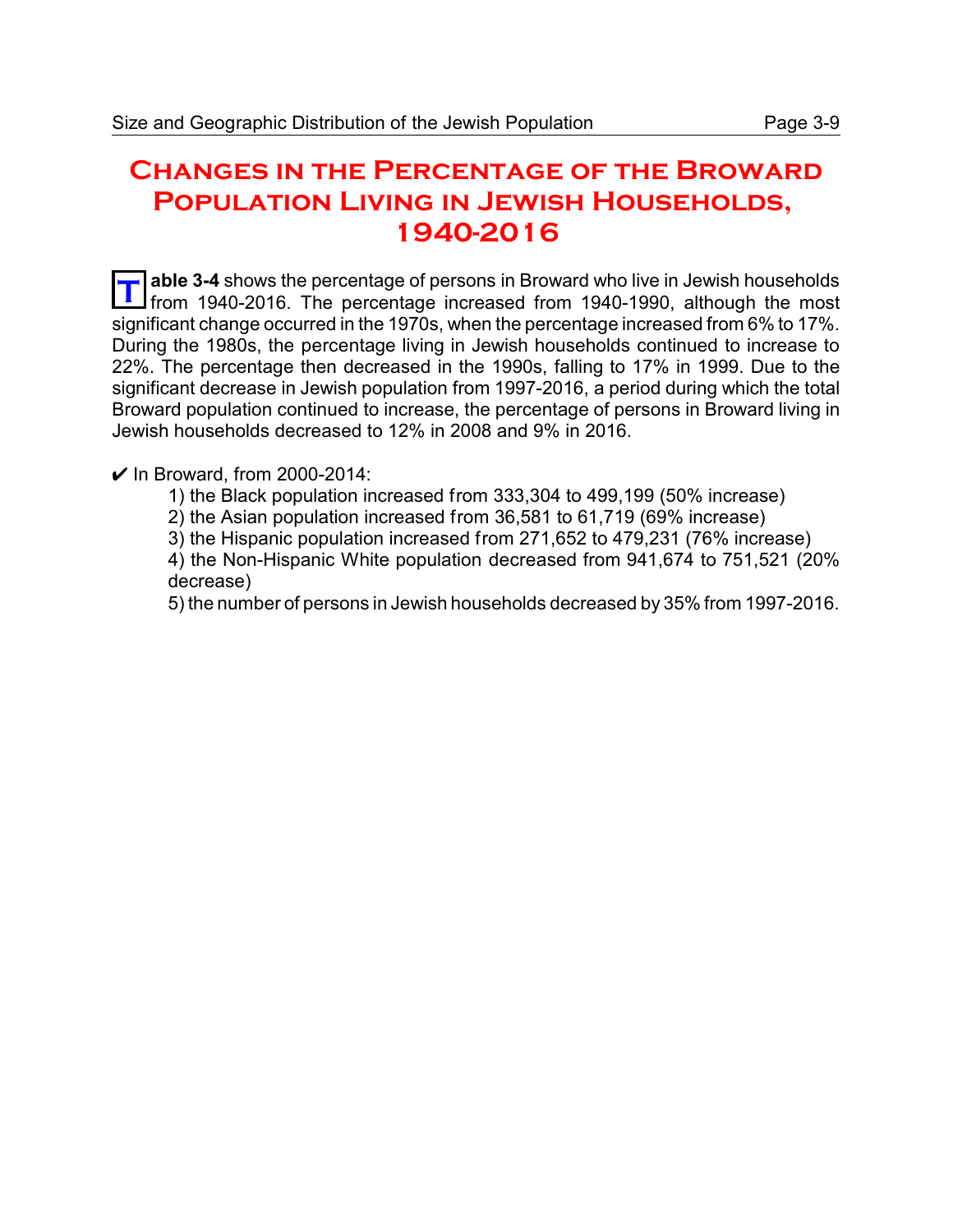| TABLE 3-4<br><b>PERCENTAGE OF THE BROWARD POPULATION</b><br>LIVING IN JEWISH HOUSEHOLDS, 1940-2016 |                                                  |                                                     |                                                                                            |  |  |  |
|----------------------------------------------------------------------------------------------------|--------------------------------------------------|-----------------------------------------------------|--------------------------------------------------------------------------------------------|--|--|--|
| Year                                                                                               | <b>Persons</b><br>in Jewish<br><b>Households</b> | <b>Total</b><br><b>Broward</b><br><b>Population</b> | Percentage of<br><b>Broward Population</b><br><b>Living in Jewish</b><br><b>Households</b> |  |  |  |
| 1940                                                                                               | 1,050                                            | 39,794                                              | 2.6%                                                                                       |  |  |  |
| 1950                                                                                               | 2,310                                            | 83,933                                              | 2.8%                                                                                       |  |  |  |
| 1960                                                                                               | 9,870                                            | 333,946                                             | 3.0%                                                                                       |  |  |  |
| 1970                                                                                               | 38,850                                           | 620,100                                             | 6.3%                                                                                       |  |  |  |
| 1980                                                                                               | 173,840                                          | 1,018,300                                           | 17.1%                                                                                      |  |  |  |
| 1987                                                                                               | 251,330                                          | 1,176,837                                           | 21.4%                                                                                      |  |  |  |
| 1990                                                                                               | 274,790                                          | 1,255,488                                           | 21.9%                                                                                      |  |  |  |
| 1994                                                                                               | 266,702                                          | 1,387,250                                           | 19.2%                                                                                      |  |  |  |
| 1996                                                                                               | 267,845                                          | 1,442,665                                           | 18.6%                                                                                      |  |  |  |
| 1997                                                                                               | 269,059                                          | 1,476,860                                           | 18.2%                                                                                      |  |  |  |
| 1999                                                                                               | 260,967                                          | 1,535,468                                           | 17.0%                                                                                      |  |  |  |
| 2003                                                                                               | 246,806                                          | 1,711,269                                           | 14.4%                                                                                      |  |  |  |
| 2008                                                                                               | 206,700                                          | 1,753,000                                           | 11.8%                                                                                      |  |  |  |
| 2016                                                                                               | 174,000                                          | 1,896,425                                           | 9.2%                                                                                       |  |  |  |

Note: 1997 and 2016 estimates of the Jewish population are based upon RDD surveys. Other estimates are based on counts of Distinctive Jewish Name households in telephone and household directories.

Source: Author for *Persons in Jewish Households*; Decennial Census, American Community Survey, and Claritas for *Total Broward Population*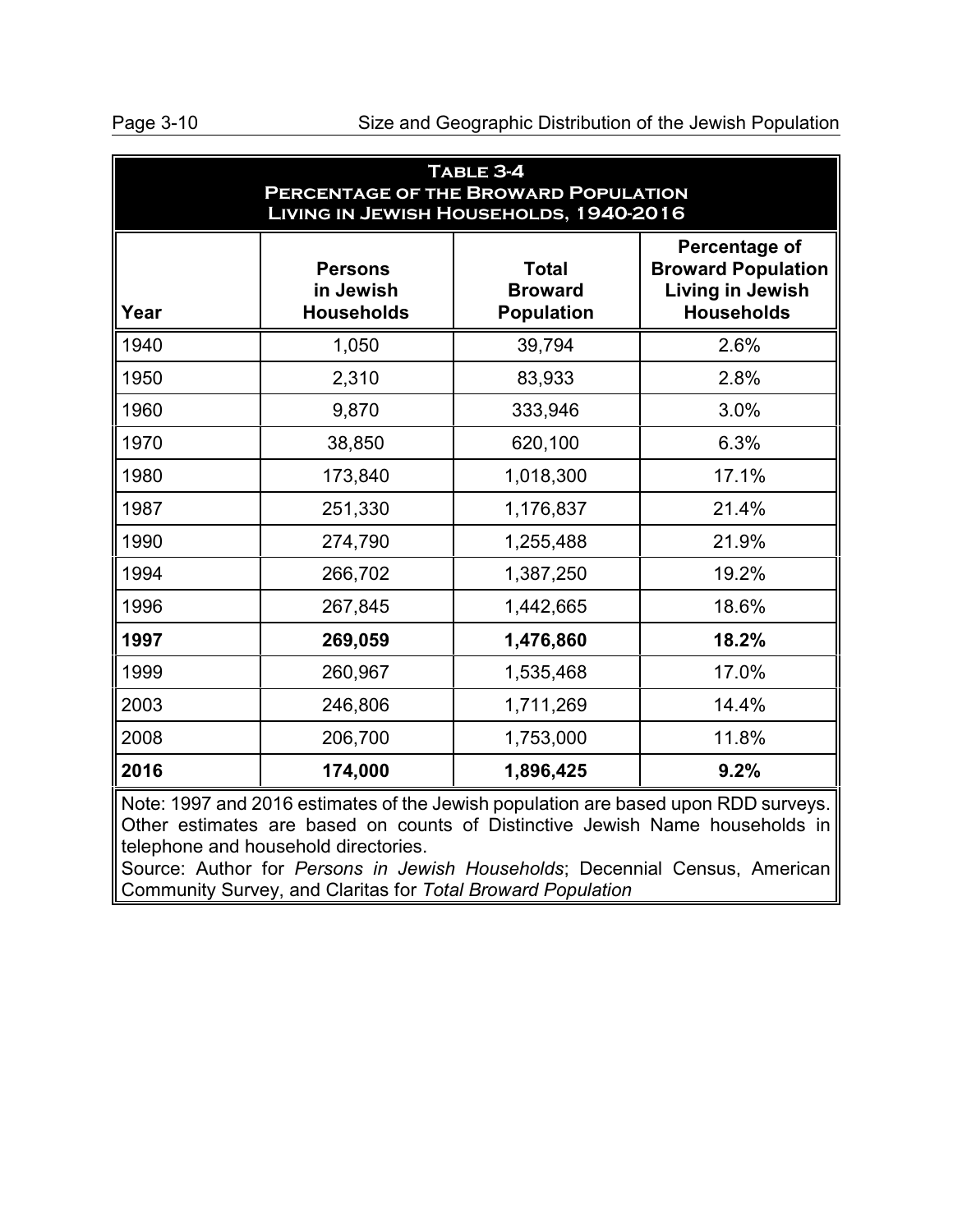### **Changes in the Size of the Jewish Population, 1940-2016**

**T** able 3-5 shows the estimated changes in the population in Jewish households in Broward from 1940-2016. The estimates of the number of households going back in **able 3-5** shows the estimated changes in the population in Jewish households in time are calculated using counts of Distinctive Jewish Names (DJNs) in old telephone directories. The estimates of average household size are based upon the 1997 *Jewish Community Study of Broward County* completed for the Jewish Federation of Broward County, the 1990 *Jewish Federation of South Broward County Community Study* completed for the South Broward Jewish Federation, and US Census data on household size in Broward (for both Jewish and non-Jewish households).

The number of persons in Jewish households in Broward increased significantly from 1940- 1990 and then decreased from 1990-2016.

**From 1997-2016**, the number of Jewish households decreased by 61,000 households and the number of persons in Jewish households decreased by 95,000 persons. The significant decrease (35%) in the number of persons in Jewish households from 1997-2016 is likely due, in part, to the following:

 $\bullet$  In the 1997 *Jewish Community Study of Broward County*, the median age of persons in Jewish households was 59 years. 46% of persons in Jewish households were age 65 and over, and 29% (76,900 persons) were age 75 and over. Thus, the number of Jewish deaths in Broward from 1997-2016 was likely much greater than the number of Jewish births.

<sup>2</sup> It is clear that a large number of Jewish households moving to South Florida are moving to Palm Beach County, based on the Jewish community studies completed for the Jewish Federation of Palm Beach County and the Jewish Federation of South Palm Beach County in 2005.

The increased household size in 2016 can probably be attributed to the loss of many oneperson elderly households.

Some of the numbers and percentages from the 1997 *Jewish Community Study of Broward County* have been rounded in this report or modified slightly based upon new information.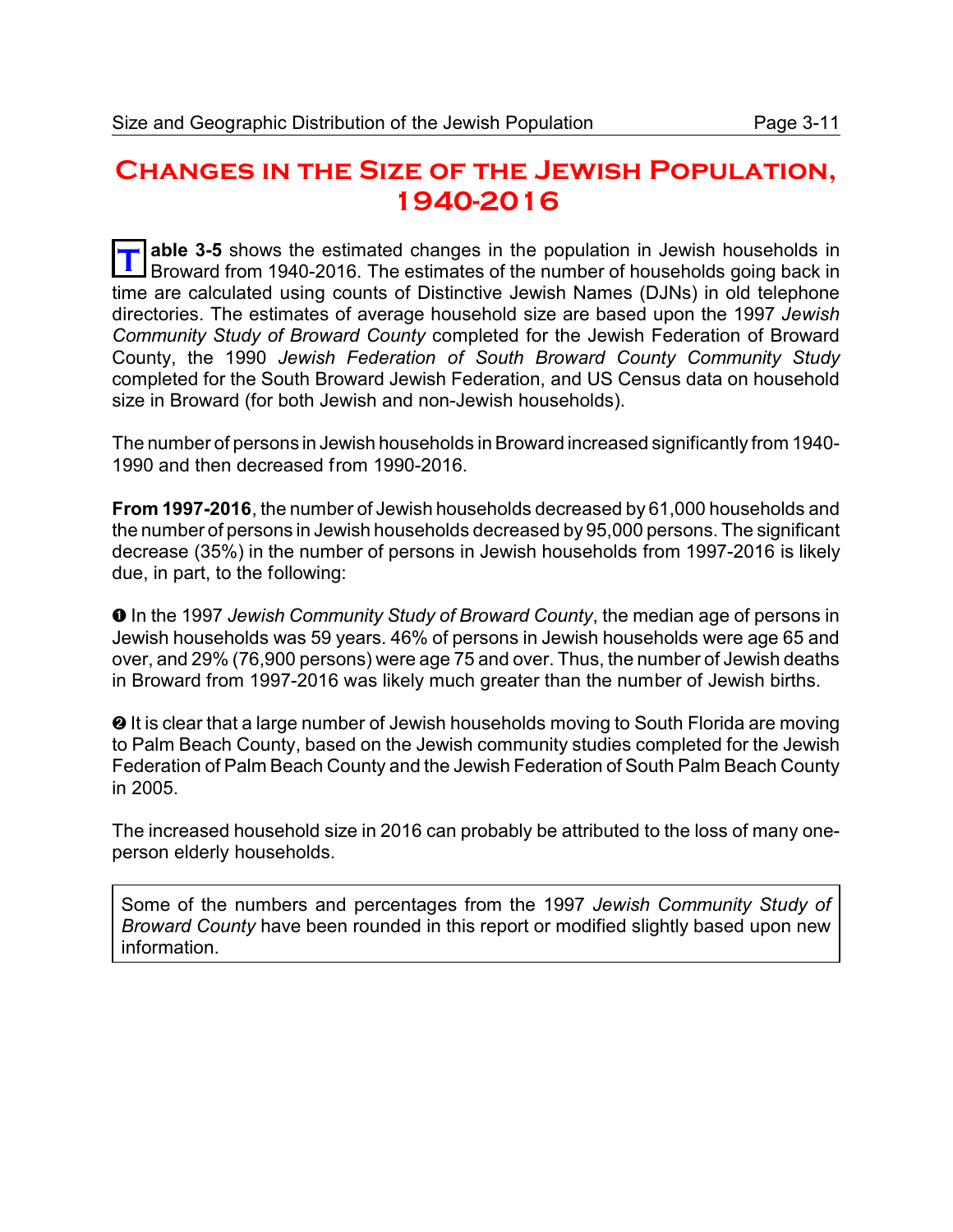Page 3-12 Size and Geographic Distribution of the Jewish Population

| TABLE 3-5<br>PERSONS IN JEWISH HOUSEHOLDS, 1940-2016 |                                                                                                                                                                    |                                            |                                                         |                                          |  |  |
|------------------------------------------------------|--------------------------------------------------------------------------------------------------------------------------------------------------------------------|--------------------------------------------|---------------------------------------------------------|------------------------------------------|--|--|
| Year                                                 | <b>Number of</b><br><b>Households</b>                                                                                                                              | Average<br><b>Household</b><br><b>Size</b> | <b>Persons in</b><br><b>Jewish</b><br><b>Households</b> | $\frac{0}{0}$<br>Increase/<br>(Decrease) |  |  |
| 1940                                                 | 500                                                                                                                                                                | 2.10                                       | 1,050                                                   |                                          |  |  |
| 1950                                                 | 1,100                                                                                                                                                              | 2.10                                       | 2,310                                                   | 120%                                     |  |  |
| 1960                                                 | 4,700                                                                                                                                                              | 2.10                                       | 9,870                                                   | 327%                                     |  |  |
| 1970                                                 | 18,500                                                                                                                                                             | 2.10                                       | 38,850                                                  | 294%                                     |  |  |
| 1980                                                 | 84,800                                                                                                                                                             | 2.05                                       | 173,840                                                 | 347%                                     |  |  |
| 1987                                                 | 122,600                                                                                                                                                            | 2.05                                       | 251,330                                                 | 45%                                      |  |  |
| 1990                                                 | 135,900                                                                                                                                                            | 2.02                                       | 274,790                                                 | 9%                                       |  |  |
| 1994                                                 | 131,900                                                                                                                                                            | 2.02                                       | 266,702                                                 | (3%)                                     |  |  |
| 1996                                                 | 132,400                                                                                                                                                            | 2.02                                       | 267,845                                                 | $0\%$                                    |  |  |
| 1997                                                 | 133,000                                                                                                                                                            | 2.02                                       | 269,059                                                 | 0%                                       |  |  |
| 1999                                                 | 129,000                                                                                                                                                            | 2.02                                       | 260,967                                                 | (3%)                                     |  |  |
| 2003                                                 | 122,000                                                                                                                                                            | 2.02                                       | 246,806                                                 | (5%)                                     |  |  |
| 2008                                                 | 100,000                                                                                                                                                            | 2.07                                       | 206,700                                                 | (16%)                                    |  |  |
| 2016                                                 | 72,000                                                                                                                                                             | 2.42                                       | 174,000                                                 | (16%)                                    |  |  |
|                                                      | Note: 1997 and 2016 estimates of the Jewish population are based upon RDD surveys.<br>Other estimates are based on counts of Distinctive Jewish Name households in |                                            |                                                         |                                          |  |  |

telephone and household directories.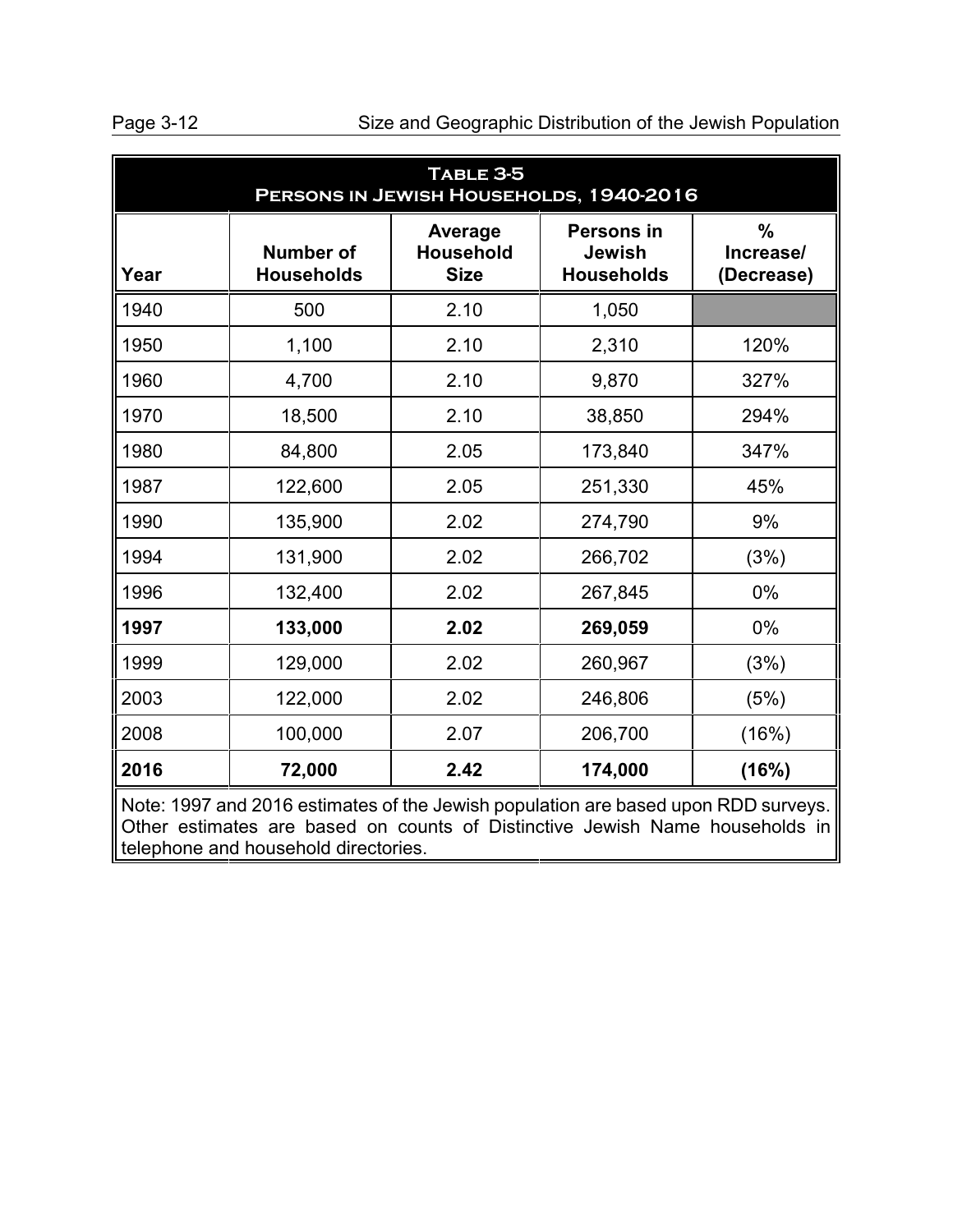## **Changes in the Size of the Jewish Community, 1997-2016**

**T** able 3-6 shows the changes in the size of the Jewish community of Broward since<br>1997 The number of Jewish bouseholds decreased by 61,000 (46%); the number of 1997. The number of Jewish households decreased by 61,000 (46%); the number of persons in Jewish households decreased by 95,000 (35%); and the number of Jews decreased by 94,200 (39%).

| <b>TABLE 3-6</b><br>CHANGES IN THE SIZE OF THE JEWISH POPULATION, 1997-2016 |         |         |        |          |  |
|-----------------------------------------------------------------------------|---------|---------|--------|----------|--|
| <b>BASE: JEWISH HOUSEHOLDS</b>                                              |         |         |        |          |  |
| Number of:                                                                  | 1997    | 2016    | Change | % Change |  |
| Jewish Households                                                           | 133,000 | 72,000  | 61,000 | 45.9%    |  |
| Persons Living in Jewish<br>Households                                      | 269,000 | 174,000 | 95,000 | 35.3%    |  |
| <b>Jewish Persons</b>                                                       | 243,100 | 148,900 | 94,200 | 38.7%    |  |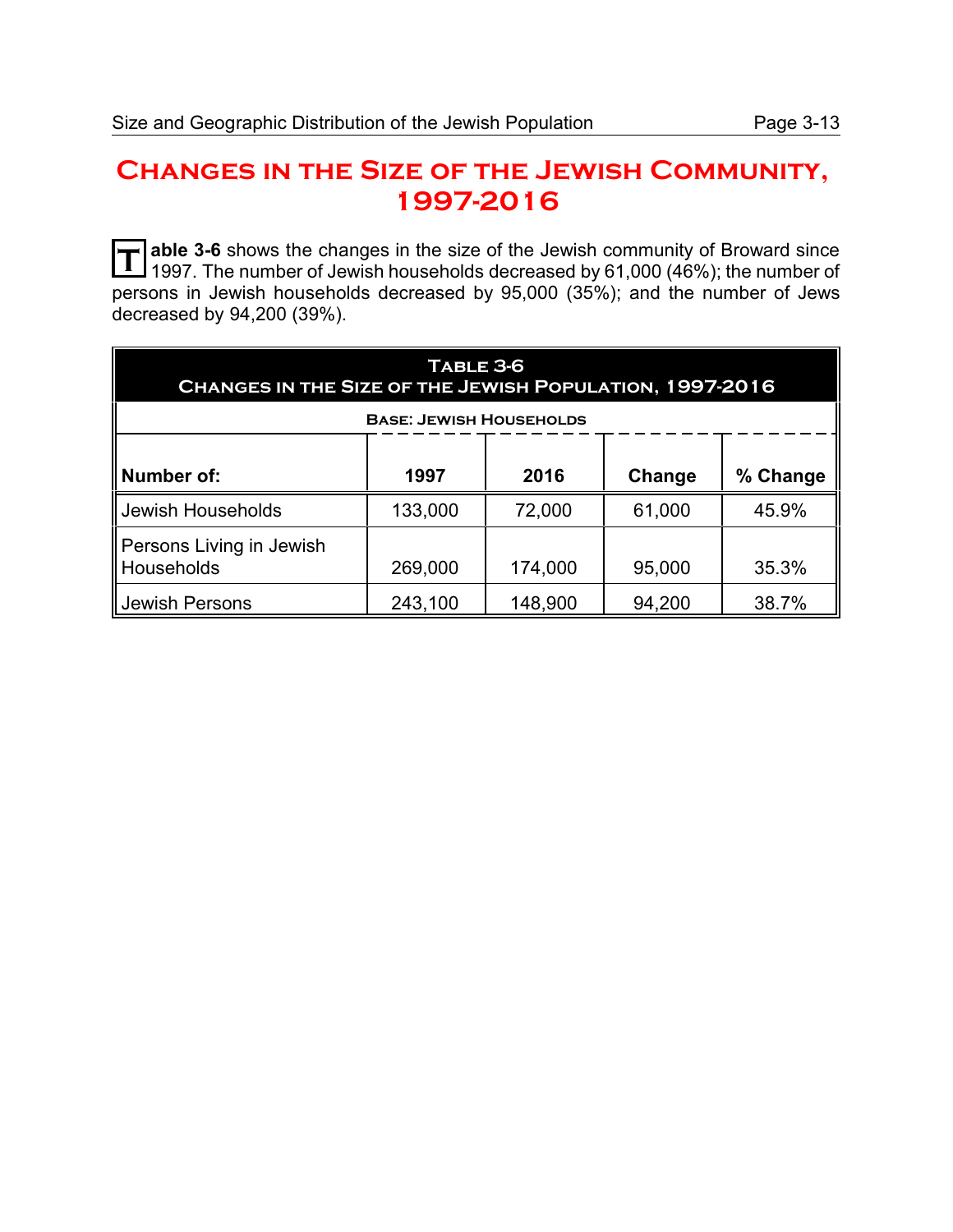## **Changes in the Geographic Distribution of the Jewish Community, 1997-2016**

**T**

**able 3-7** shows how the geographic distribution of Jewish households in Broward changed from 1997-2016.

#### **Decreases**

The percentage of households living in the **West Central** decreased from 33% in 1997 to 27% in 2016.

The percentage in the **North Central** decreased from 22% in 1997 to 10% in 2016.

#### **Increases**

The percentage in the **Southwest** increased from 16% in 1997 to 22% in 2016.

The percentage in the **Southeast** increased from 14% in 1997 to 17% in 2016.

The percentage in the **Northwest** increased from 7% in 1997 to 15% in 2016.

#### **Remains the Same**

The **East** remained relatively stable at about 9%.

| TABLE 3-7<br><b>GEOGRAPHIC DISTRIBUTION OF JEWISH HOUSEHOLDS, 1997 AND 2016</b> |                                          |                                |                                                 |            |  |  |  |
|---------------------------------------------------------------------------------|------------------------------------------|--------------------------------|-------------------------------------------------|------------|--|--|--|
|                                                                                 |                                          | <b>BASE: JEWISH HOUSEHOLDS</b> |                                                 |            |  |  |  |
|                                                                                 | 1997                                     |                                | 2016                                            |            |  |  |  |
| <b>Geographic Area</b>                                                          | Number of<br>Jewish<br><b>Households</b> | Percentage                     | Number of<br><b>Jewish</b><br><b>Households</b> | Percentage |  |  |  |
| <b>Northwest</b>                                                                | 9,200                                    | 6.9%                           | 10,430                                          | 14.5%      |  |  |  |
| <b>North Central</b>                                                            | 28,700                                   | 21.6%                          | 6,900                                           | 9.6%       |  |  |  |
| East                                                                            | 11,400                                   | 8.6%                           | 6,570                                           | 9.1%       |  |  |  |
| <b>West Central</b>                                                             | 43,500                                   | 32.7%                          | 19,750                                          | 27.4%      |  |  |  |
| Southeast                                                                       | 18,900                                   | 14.2%                          | 12,300                                          | 17.1%      |  |  |  |
| Southwest                                                                       | 21,300                                   | 16.0%                          | 16,050                                          | 22.3%      |  |  |  |
| <b>All</b>                                                                      | 133,000                                  | 100.0%                         | 72,000                                          | 100.0%     |  |  |  |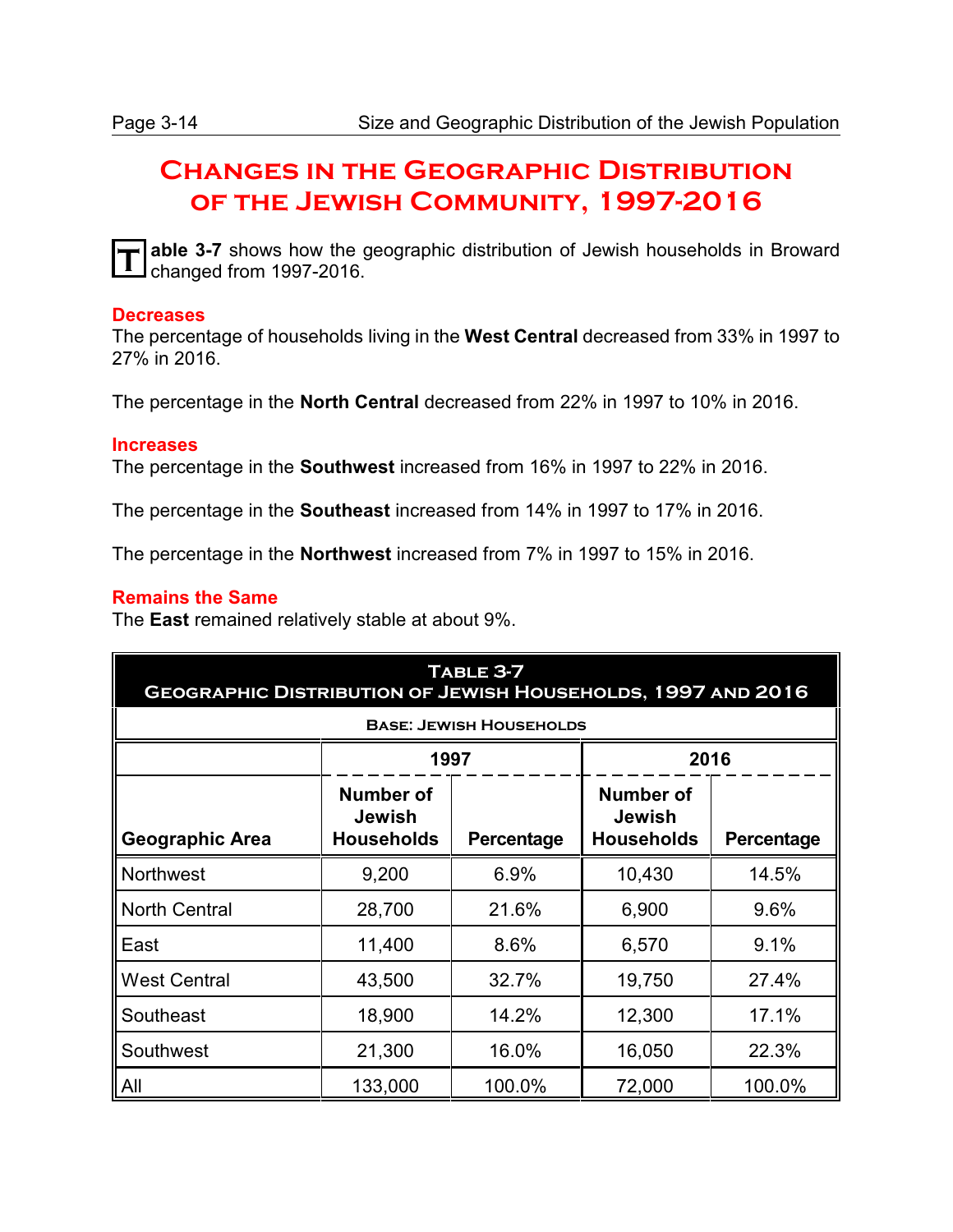**Table 3-8** shows the changes in the number of Jewish households in each geographic area from 1997-2016. **Table 3-9** shows the changes in the number of Jews by geographic area from 1997-2016. **Table 3-10** shows the changes in the geographic distribution of persons in Jewish households from 1997-2016.

#### **Large Decreases**

From 1997-2016, the number of households in the West Central decreased by 23,750 (55%) and the number in the North Central decreased by 21,800 (76%).

#### **Moderate Decreases**

From 1997-206, the number of Jewish households in the Southeast decreased by 6,600 (35%), the number in the Southwest decreased by 5,250 (25%), and the number in the East decreased by 4,830 (42%)

#### **Relative Stability**

From 1997-2016, the number of Jewish household in the Northwest increased by 1,230 (13%).

**2008.** The number of households in 2008 is derived from a study completed by this author for Temple Beth Emet in Cooper City in 2008. That study used Distinctive Jewish Names to estimate the number of Jewish households, not Random Digit Dialing as was cone in 1997 and 2016. Nevertheless, note that in all cases the 2008 numbers look reasonable for approximately the halfway mark between 1997 and 2016..

| TABLE 3-8<br>CHANGES IN THE NUMBER OF JEWISH HOUSEHOLDS, 1997-2016 |                                                                                                          |                                |        |               |            |  |
|--------------------------------------------------------------------|----------------------------------------------------------------------------------------------------------|--------------------------------|--------|---------------|------------|--|
|                                                                    |                                                                                                          | <b>BASE: JEWISH HOUSEHOLDS</b> |        |               |            |  |
|                                                                    | Increase/(Decrease)<br><b>Number of</b><br>in Jewish Households<br>1997-2016<br><b>Jewish Households</b> |                                |        |               |            |  |
| Geographic Area                                                    | 1997                                                                                                     | 2008                           | 2016   | <b>Number</b> | Percentage |  |
| Northwest                                                          | 9,200                                                                                                    | 9,700                          | 10,430 | 1,230         | 13.4%      |  |
| North Central                                                      | 28,700                                                                                                   | 18,800                         | 6,900  | (21, 800)     | $(76.0)\%$ |  |
| East                                                               | 11,400                                                                                                   | 9,500                          | 6,570  | (4,830)       | $(42.4)\%$ |  |
| <b>West Central</b>                                                | 43,500                                                                                                   | 29,200                         | 19,750 | (23, 750)     | $(54.6)\%$ |  |
| Southeast                                                          | 18,900                                                                                                   | 15,000                         | 12,300 | (6,600)       | (34.9)%    |  |
| Southwest                                                          | 21,300                                                                                                   | 17,800                         | 16,050 | (5,250)       | $(24.6)\%$ |  |
| <b>IAII</b>                                                        | 133,000                                                                                                  | 100,000                        | 72,000 | (61,000)      | (45.9)%    |  |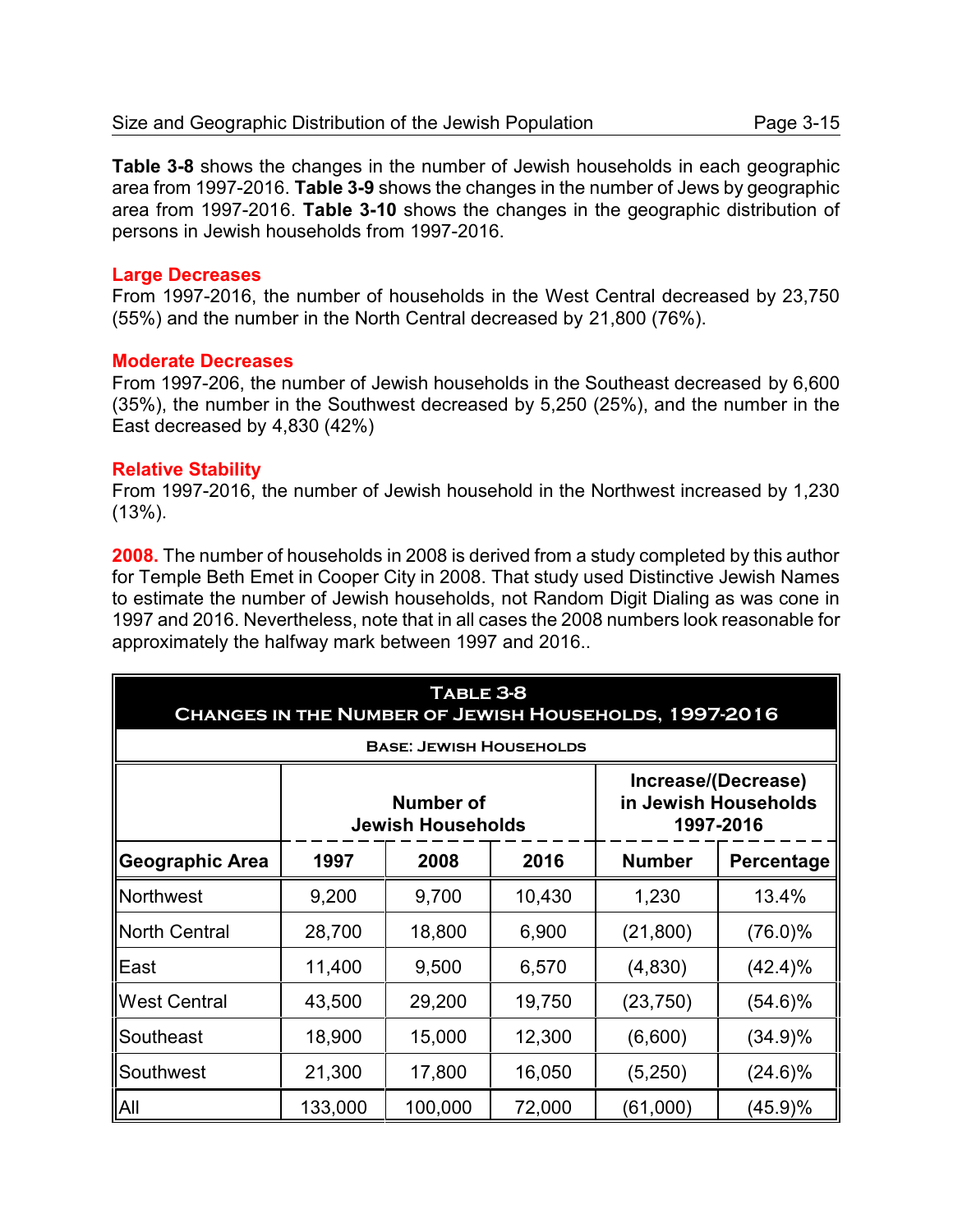**Table 3-9** shows the changes in the number of Jews by geographic area from 1997-2016. The magnitude of these changes tell much the same story as the changes in Jewish households shown in the previous table.

| <b>TABLE 3-9</b><br>CHANGES IN THE NUMBER OF JEWS, 1997-2016 |                             |                       |                                           |            |  |  |  |
|--------------------------------------------------------------|-----------------------------|-----------------------|-------------------------------------------|------------|--|--|--|
|                                                              | <b>BASE: JEWISH PERSONS</b> |                       |                                           |            |  |  |  |
|                                                              |                             | <b>Number of Jews</b> | Increase/(Decrease)<br>in Jews, 1997-2016 |            |  |  |  |
| Geographic Area                                              | 1997                        | 2016                  | <b>Number</b>                             | Percentage |  |  |  |
| <b>Northwest</b>                                             | 22,200                      | 28,400                | 6,200                                     | 27.9%      |  |  |  |
| North Central                                                | 44,400                      | 9,750                 | (34,650)                                  | $(78.0)\%$ |  |  |  |
| <b>IEast</b>                                                 | 17,900                      | 9,800                 | (8, 100)                                  | $(45.3)\%$ |  |  |  |
| <b>West Central</b>                                          | 77,300                      | 36,250                | (41, 050)                                 | $(53.1)\%$ |  |  |  |
| Southeast                                                    | 34,700                      | 25,000                | (9,700)                                   | $(28.0)\%$ |  |  |  |
| Southwest                                                    | 46,600                      | 39,700                | (6,900)                                   | $(14.8)\%$ |  |  |  |
| <b>All</b>                                                   | 243,100                     | 148,900               | (94, 200)                                 | (38.7)%    |  |  |  |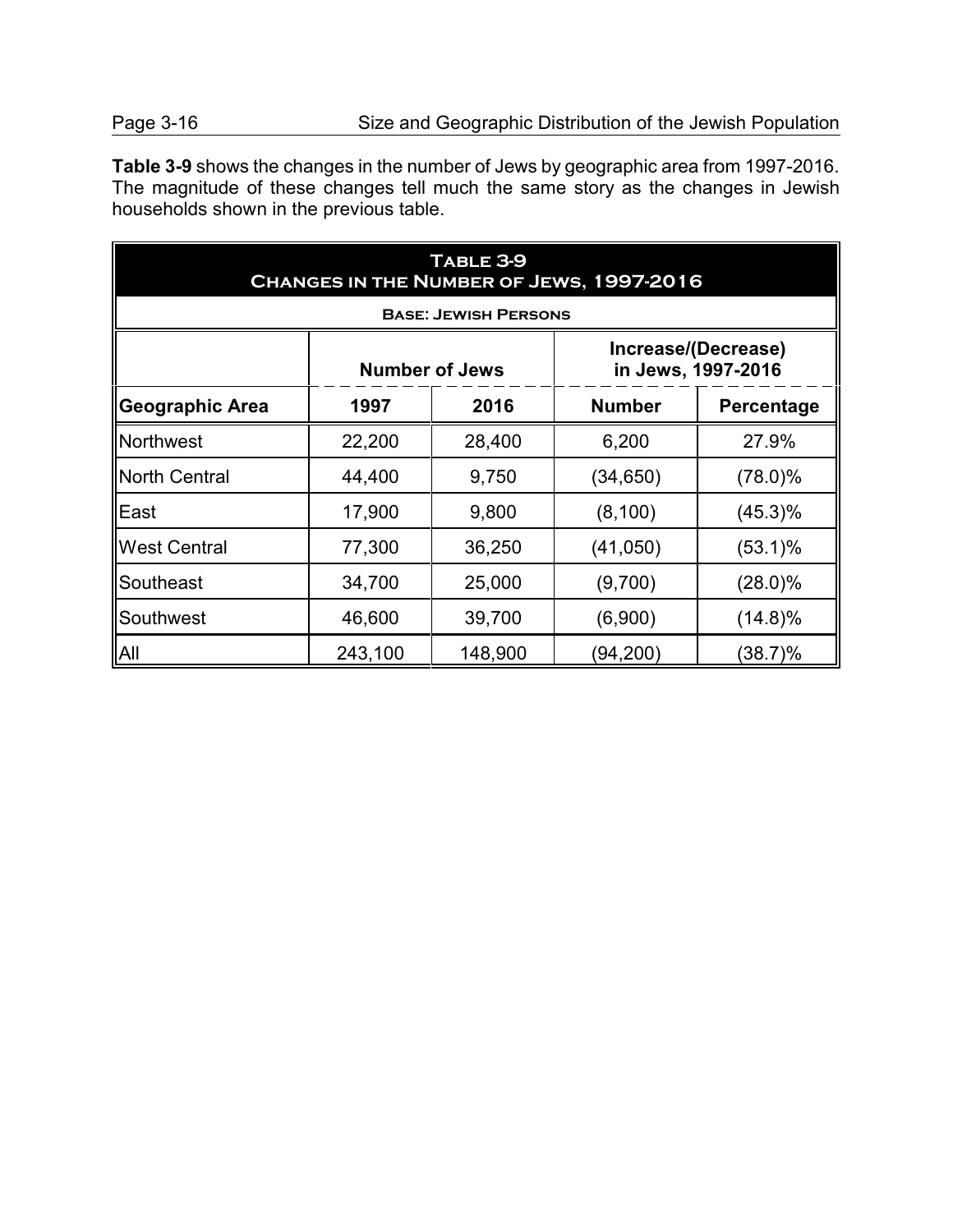### **Changes in the Number of Persons in Jewish Households by Geographic Area, 1997-2016**

**T** able 3-10 shows changes in the number of Jewish households and the number of able with holow and transport of new port of the text holow persons in Jewish households from 1997 to 2008 and from 2008-2016. The text below describes the changes in the number of person in Jewish households from 1997-2016.

The number of persons in Jewish households in the **Northwest** increased from 26,600 persons to 31,800 persons (20%) from 1997-2016.

The number of persons in Jewish households in the **North Central** decreased from 46,600 persons to 12,050 persons (74%) from 1997-2016.

The number of persons in Jewish households in the **East** decreased from 21,100 persons to 13,800 persons (35%) from 1997-2016.

The number of persons in Jewish households in **West Central** decreased from 84,500 persons to 45,950 persons (46%) from 1997-2016.

The number of persons in Jewish households in the **Southeast** decreased from 38,000 persons to 27,000 persons (29%) from 1997-2016.

The number of persons in Jewish households in the **Southwest** decreased from 52,500 persons to 43,400 persons (17%) from 1997-2016.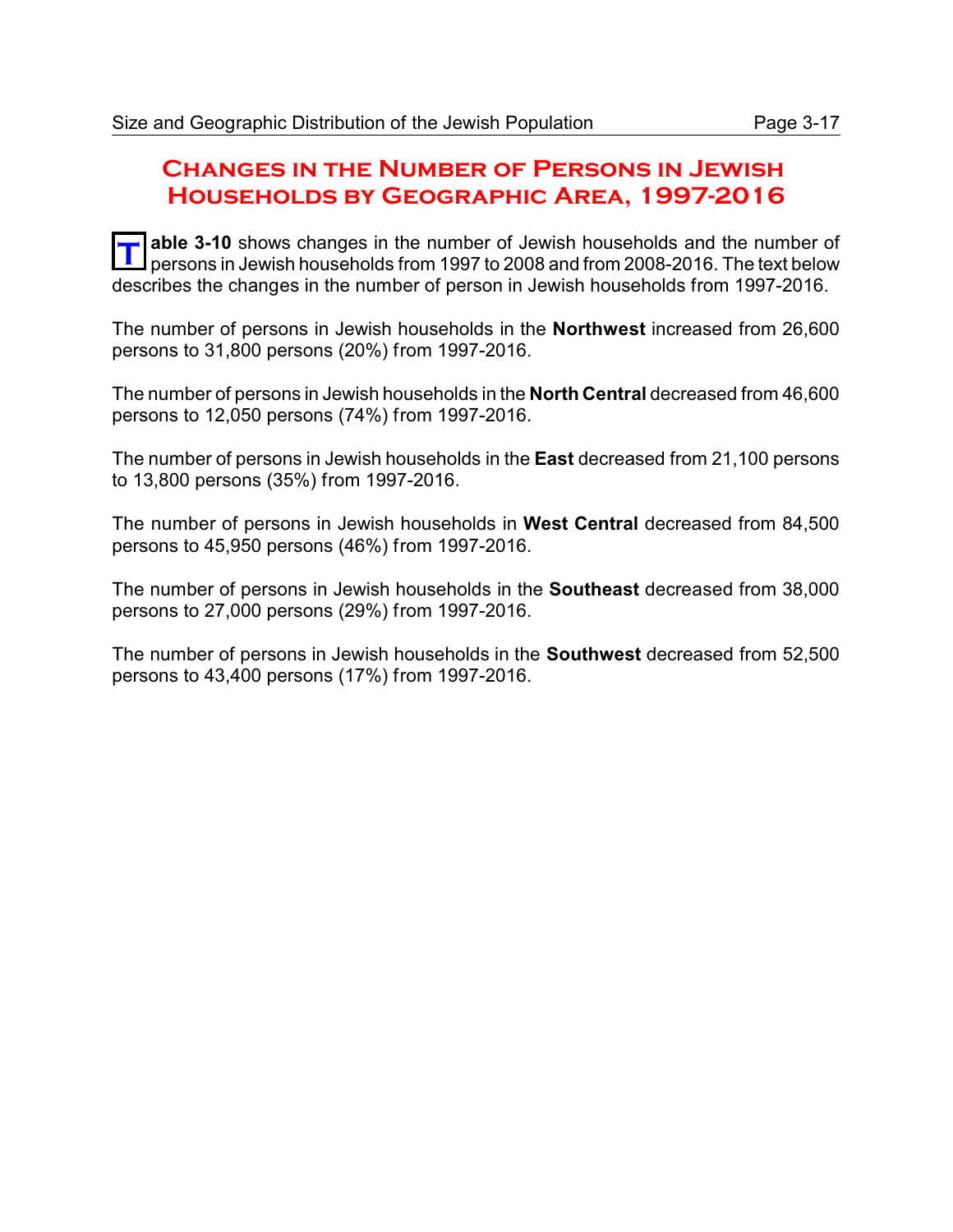| <b>TABLE 3-10</b><br><b>CHANGES IN THE NUMBER OF PERSONS IN JEWISH HOUSEHOLDS</b><br>BY GEOGRAPHIC AREA, 1997-2016 |                                    |                                    |                                                                                     |            |  |
|--------------------------------------------------------------------------------------------------------------------|------------------------------------|------------------------------------|-------------------------------------------------------------------------------------|------------|--|
| <b>Number of</b><br><b>Number of</b>                                                                               |                                    | <b>Persons in</b>                  | Increase/(Decrease)<br>in Persons in Jewish Households<br><b>From Previous Date</b> |            |  |
| Year                                                                                                               | <b>Jewish</b><br><b>Households</b> | <b>Jewish</b><br><b>Households</b> | <b>Number</b>                                                                       | Percentage |  |
|                                                                                                                    |                                    | <b>NORTHWEST</b>                   |                                                                                     |            |  |
| 1997                                                                                                               | 9,200                              | 26,600                             |                                                                                     |            |  |
| 2008                                                                                                               | 9,700                              | 28,100                             | 1,500                                                                               | 5.6%       |  |
| 2016                                                                                                               | 10,430                             | 31,800                             | 3,700                                                                               | 13.2%      |  |
|                                                                                                                    |                                    | <b>NORTH CENTRAL</b>               |                                                                                     |            |  |
| 1997                                                                                                               | 28,700                             | 46,600                             |                                                                                     |            |  |
| 2008                                                                                                               | 18,800                             | 30,500                             | (16, 100)                                                                           | $(34.5)\%$ |  |
| 2016                                                                                                               | 6,900                              | 12,050                             | (18, 450)                                                                           | $(60.5)\%$ |  |
|                                                                                                                    |                                    | <b>EAST</b>                        |                                                                                     |            |  |
| 1997                                                                                                               | 11,400                             | 21,100                             |                                                                                     |            |  |
| 2008                                                                                                               | 9,500                              | 17,500                             | (3,600)                                                                             | $(17.1)\%$ |  |
| 2016                                                                                                               | 6,570                              | 13,800                             | (3,700)                                                                             | $(21.1)\%$ |  |
| <b>WEST CENTRAL</b>                                                                                                |                                    |                                    |                                                                                     |            |  |
| 1997                                                                                                               | 43,500                             | 84,500                             |                                                                                     |            |  |
| 2008                                                                                                               | 29,200                             | 56,550                             | (27, 950)                                                                           | $(33.1)\%$ |  |
| 2016                                                                                                               | 19,750                             | 45,950                             | (10,600)                                                                            | $(18.7)\%$ |  |
| <b>SOUTHEAST</b>                                                                                                   |                                    |                                    |                                                                                     |            |  |
| 1997                                                                                                               | 18,900                             | 38,000                             |                                                                                     |            |  |
| 2008                                                                                                               | 15,000                             | 30,200                             | (7,800)                                                                             | $(20.5)\%$ |  |
| 2016                                                                                                               | 12,300                             | 27,000                             | (3,200)                                                                             | $(10.6)\%$ |  |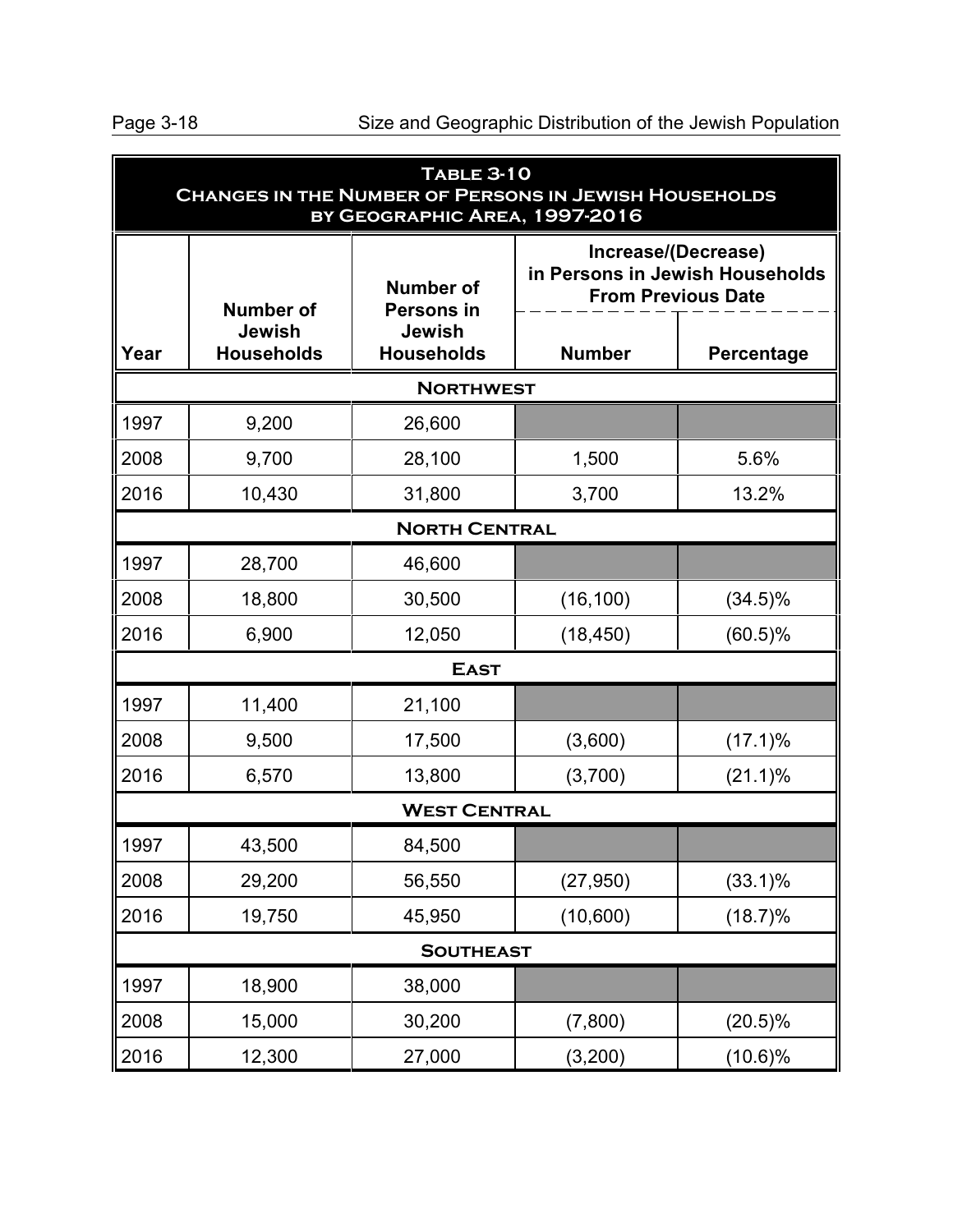Size and Geographic Distribution of the Jewish Population Page 3-19

| <b>TABLE 3-10</b><br><b>CHANGES IN THE NUMBER OF PERSONS IN JEWISH HOUSEHOLDS</b><br>BY GEOGRAPHIC AREA, 1997-2016 |                                    |                                       |               |                                                                                     |  |  |
|--------------------------------------------------------------------------------------------------------------------|------------------------------------|---------------------------------------|---------------|-------------------------------------------------------------------------------------|--|--|
|                                                                                                                    | Number of                          | <b>Number of</b><br><b>Persons in</b> |               | Increase/(Decrease)<br>in Persons in Jewish Households<br><b>From Previous Date</b> |  |  |
| Year                                                                                                               | <b>Jewish</b><br><b>Households</b> | <b>Jewish</b><br><b>Households</b>    | <b>Number</b> | Percentage                                                                          |  |  |
|                                                                                                                    | <b>SOUTHWEST</b>                   |                                       |               |                                                                                     |  |  |
| 1997                                                                                                               | 21,300                             | 52,500                                |               |                                                                                     |  |  |
| 2008                                                                                                               | 17,800                             | 43,880                                | (8,620)       | $(16.4)\%$                                                                          |  |  |
| 2016                                                                                                               | 16,050                             | 43,400                                | (480)         | (1.1)%                                                                              |  |  |
| <b>ALL BROWARD</b>                                                                                                 |                                    |                                       |               |                                                                                     |  |  |
| 1997                                                                                                               | 133,000                            | 269,100                               |               |                                                                                     |  |  |
| 2008                                                                                                               | 100,000                            | 206,730                               | (62, 370)     | $(23.2)\%$                                                                          |  |  |
| 2016                                                                                                               | 72,000                             | 174,000                               | (32,730)      | (15.8)%                                                                             |  |  |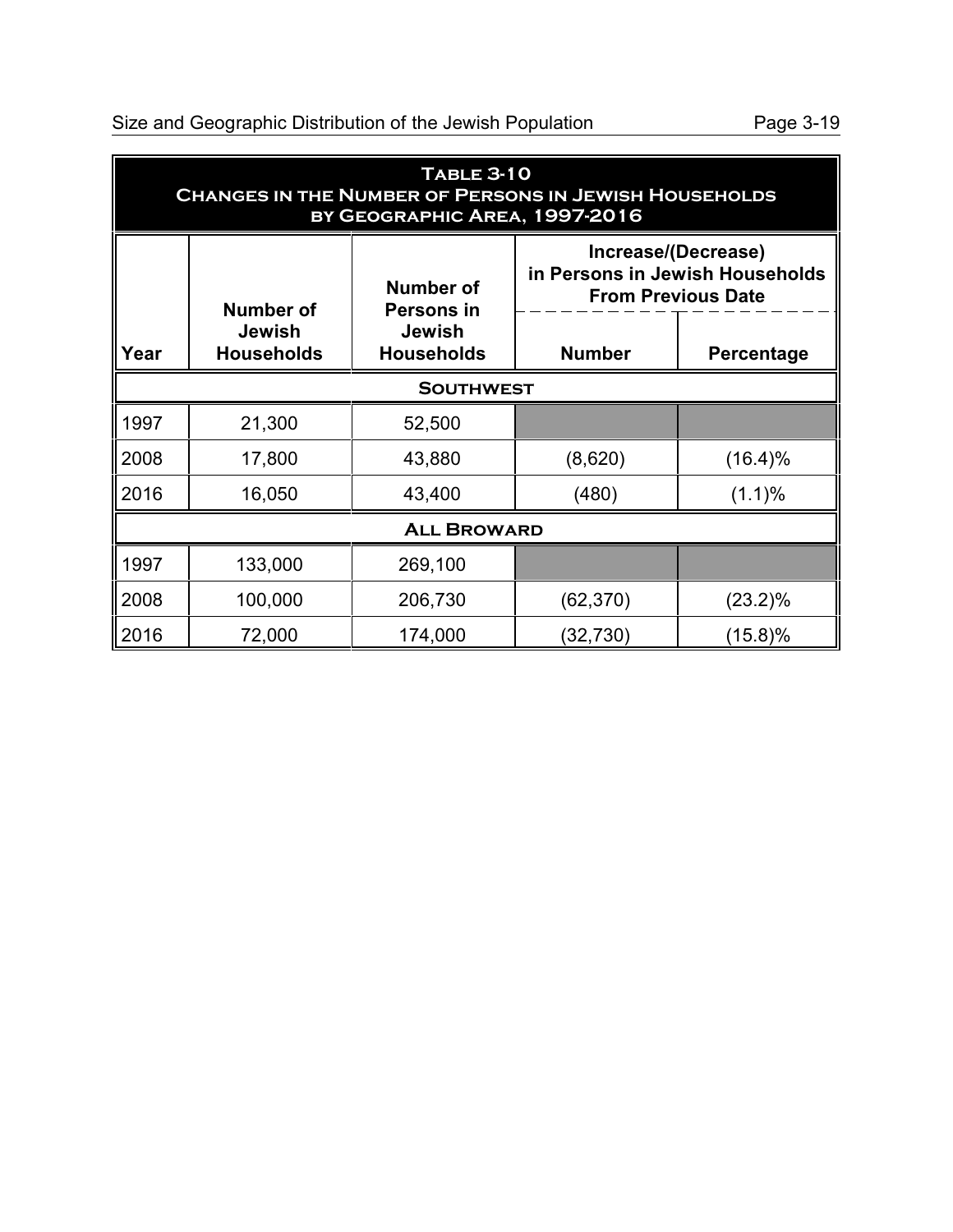### **Community Comparisons**

**T** able 3-11 compares the number of Jews in Broward with that of other Jewish communities containing at least 20,000 Jews. Each community is defined by its Jewish Federation service area. Broward is the eight largest American Jewish community and the 149,000 Jews in Broward compares to 131,200 in South Palm Beach, 124,300 in West Palm Beach, 123,200 in Miami, 119,800 in Atlanta, and 72,300 in Las Vegas. Broward is the largest Jewish community in Florida.

Notes for **Table 3-11**

Includes number of Jews in institutions without their own telephone numbers where available.

St. Petersburg includes Pasco County.

The South Florida communities and Monmouth County New Jersey estimates include part-year households.

Source: Revised from Ira Sheskin and Arnold Dashefsky (2016). "United States Jewish Population, 2016," in Arnold Dashefsky and Ira Sheskin (Editors) (2016) *American Jewish Year Book, 2016, Volume 115* (Dordrecht: Springer) (at [www.jewishdatabank.org](http://www.jewishdatabank.org)in April 2017).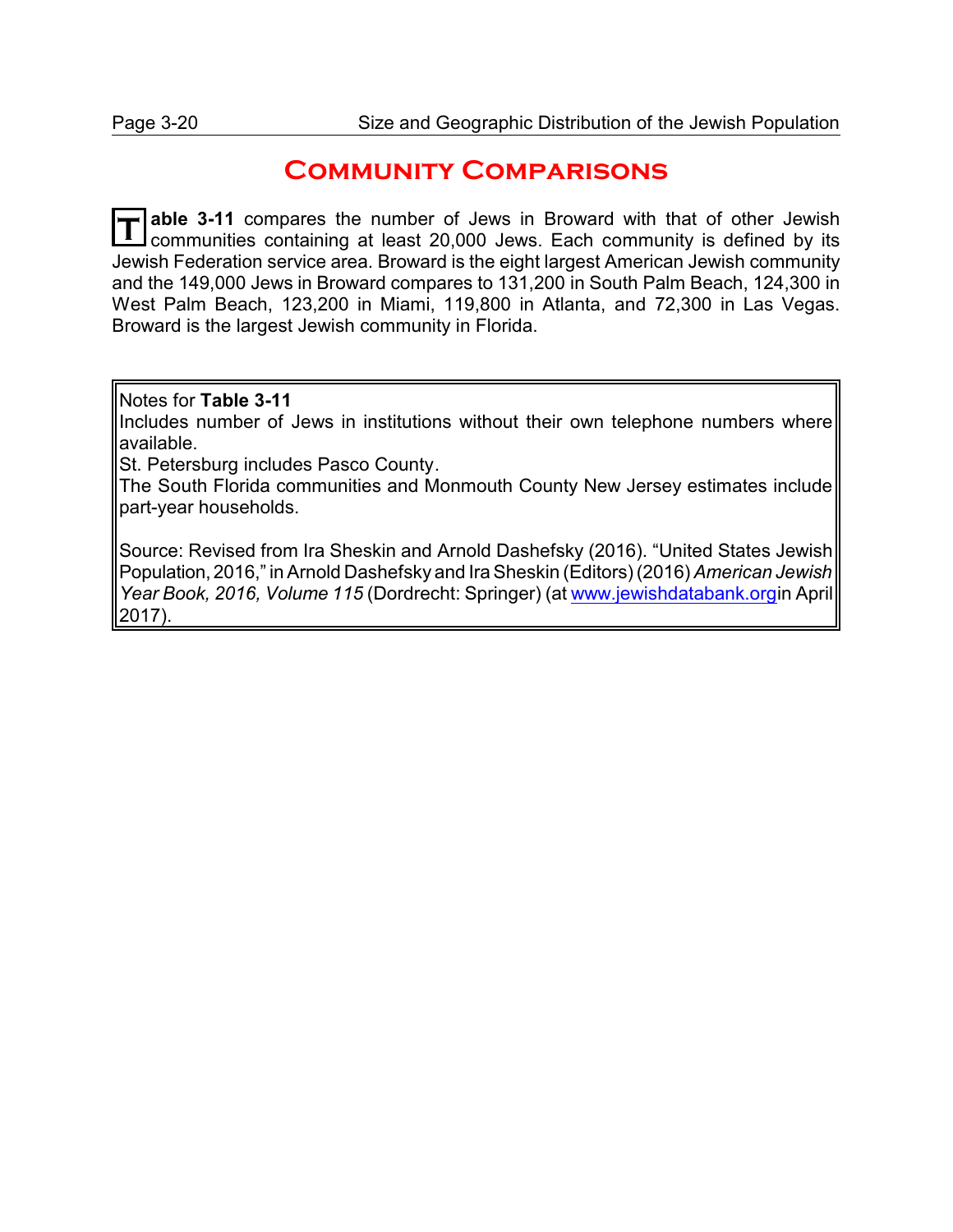### Size and Geographic Distribution of the Jewish Population Page 3-21

|                | <b>TABLE 3-11</b><br><b>JEWISH POPULATION OF JEWISH FEDERATION SERVICE AREAS</b><br>WITH 20,000 OR MORE JEWS, 2016 |                                 |  |    |                             |                                 |
|----------------|--------------------------------------------------------------------------------------------------------------------|---------------------------------|--|----|-----------------------------|---------------------------------|
|                | <b>Community</b>                                                                                                   | <b>Number of</b><br><b>Jews</b> |  |    | <b>Community</b>            | <b>Number of</b><br><b>Jews</b> |
| 1              | <b>New York</b>                                                                                                    | 1,538,000                       |  | 27 | Detroit                     | 67,000                          |
| $\overline{2}$ | Los Angeles                                                                                                        | 519,200                         |  | 28 | <b>Seattle</b>              | 63,400                          |
| 3              | Chicago                                                                                                            | 291,800                         |  | 29 | San Jose                    | 63,000                          |
| 4              | <b>Boston</b>                                                                                                      | 229,100                         |  | 30 | St. Louis                   | 61,100                          |
| 5              | San Francisco                                                                                                      | 227,800                         |  | 31 | Southern NJ                 | 56,700                          |
| 6              | Washington                                                                                                         | 215,600                         |  | 32 | <b>Houston</b>              |                                 |
| $\overline{7}$ | Philadelphia                                                                                                       | 214,600                         |  | 33 | Pittsburgh                  | 42,200                          |
| 8              | <b>Broward County</b>                                                                                              | 149,000                         |  | 34 | Portland (OR)               | 36,400                          |
| $9\,$          | <b>South Palm Beach</b>                                                                                            | 131,200                         |  | 35 | Orange County (NY)          | 34,000                          |
| 10             | <b>West Palm Beach</b>                                                                                             | 124,300                         |  | 36 | St. Petersburg              | 33,400                          |
| 11             | <b>Miami</b>                                                                                                       | 123,200                         |  | 37 | Hartford                    | 32,800                          |
| 12             | <b>Atlanta</b>                                                                                                     | 119,800                         |  | 38 | Orlando                     | 30,600                          |
| 13             | Northern NJ                                                                                                        | 119,400                         |  | 39 | San Gabriel (CA)            | 30,000                          |
|                | Middlesex-                                                                                                         |                                 |  | 40 | Minneapolis                 | 29,300                          |
| 14             | Monmouth NJ                                                                                                        | 116,000                         |  | 41 | Cincinnati                  | 27,000                          |
| 15             | MetroWest NJ                                                                                                       | 115,000                         |  | 42 | Milwaukee                   | 25,800                          |
| 16             | East Bay (Oakland)                                                                                                 | 100,750                         |  | 43 | Columbus                    | 25,500                          |
| 17             | San Diego                                                                                                          | 100,000                         |  |    | <b>Eastern Fairfield</b>    |                                 |
| 18             | Denver                                                                                                             | 95,000                          |  | 44 | County (CT)                 | 24,450                          |
| 19             | <b>Baltimore</b>                                                                                                   | 93,400                          |  | 45 | Long Beach (CA)             | 23,750                          |
| 20             | <b>Rockland County</b>                                                                                             |                                 |  | 46 | New Haven                   | 23,000                          |
|                | (NY)                                                                                                               | 91,100                          |  | 47 | Tampa                       | 23,000                          |
| 21             | Ocean County (NJ)                                                                                                  | 83,000                          |  | 47 | Tucson                      | 21,400                          |
| 22             | Phoenix                                                                                                            | 82,900                          |  | 49 | Sacramento                  | 21,300                          |
| 23             | Cleveland                                                                                                          | 80,800                          |  | 50 | Austin                      | 20,000                          |
| 24             | Orange County (CA)                                                                                                 | 80,000                          |  | 51 | Somerset (NJ)               | 20,000                          |
| 25             | <b>Las Vegas</b>                                                                                                   | 72,300                          |  |    | See notes on previous page. |                                 |
| 26             | <b>Dallas</b>                                                                                                      | 70,000                          |  |    |                             |                                 |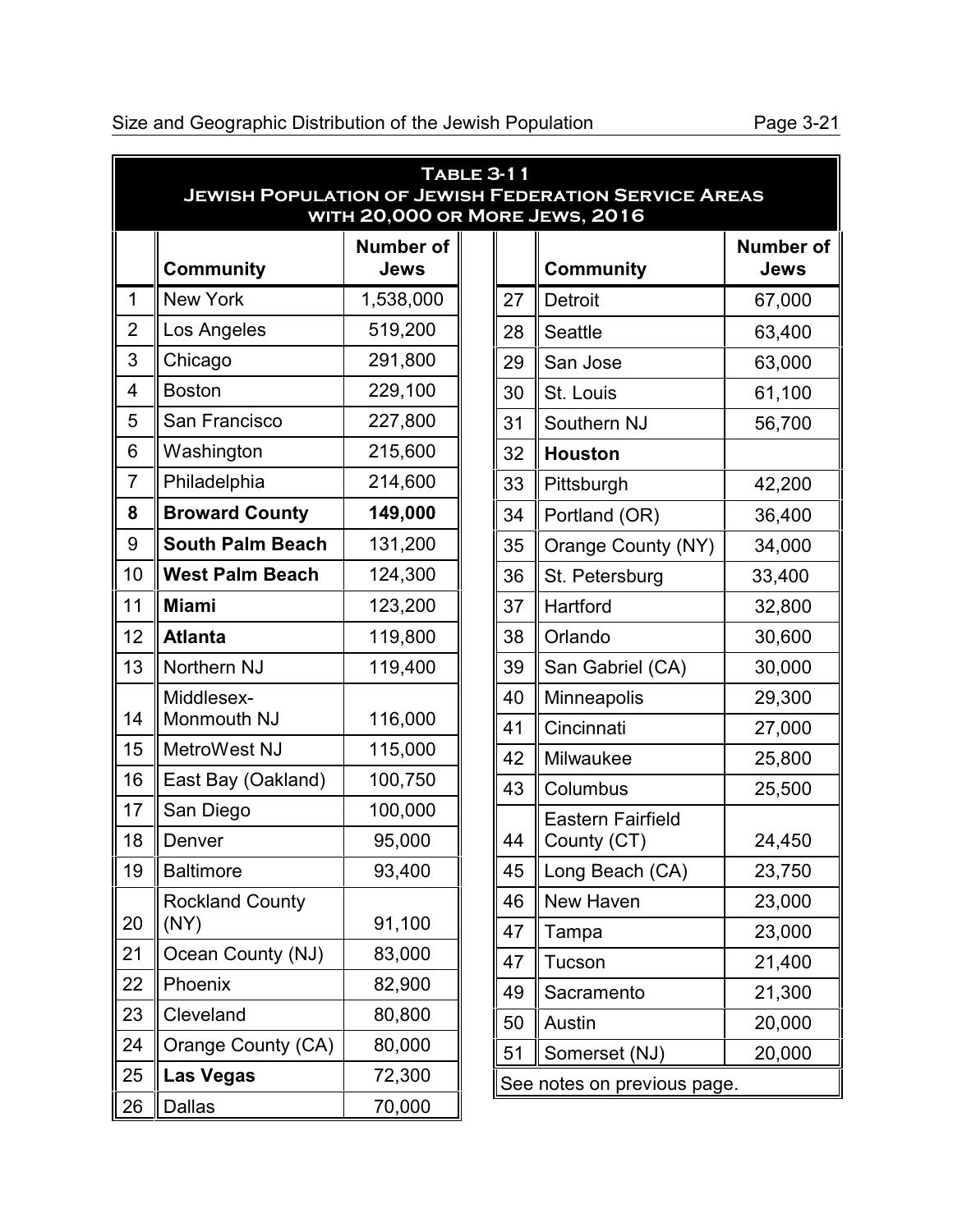### **Jewish Communities in Florida**

**T** able 3-12 compares the number of Jews in Miami with that of other Jewish communities in Florida. Communities shown in *italics* have completed a scientific study. Other communities reflect estimates based upon local informants.

| <b>TABLE 3-12</b><br><b>JEWISH COMMUNITIES IN FLORIDA</b> |                                     |                                                               |                                                                                       |  |
|-----------------------------------------------------------|-------------------------------------|---------------------------------------------------------------|---------------------------------------------------------------------------------------|--|
|                                                           |                                     | <b>Number of Jews in</b>                                      |                                                                                       |  |
| <b>Community</b>                                          | <b>Full-Year</b><br>House-<br>holds | <b>Part-Year and</b><br><b>Full-Year</b><br><b>Households</b> | <b>Number of Persons</b><br>in Jewish Part-Year<br>and Full-Year<br><b>Households</b> |  |
| ** Orlando (2010)                                         | 30,600                              | 31,100                                                        | 38,300                                                                                |  |
| ** St. Petersburg (Pinellas County)<br>(2016)             | 25,000                              | 26,600                                                        | 31,300                                                                                |  |
| *** Tampa (2016)                                          | 23,000                              | 23,000                                                        | <b>NA</b>                                                                             |  |
| * Jacksonville (2015)                                     | 12,900                              | 13,000                                                        | 16,200                                                                                |  |
| $*$ Sarasota (2015)                                       | 12,200                              | 15,500                                                        | 17,500                                                                                |  |
| * Martin-St. Lucie (2004)                                 | 5,800                               | 6,700                                                         | 6,800                                                                                 |  |
| *** Pasco County (2010)                                   | 8,400                               | 8,400                                                         | <b>NA</b>                                                                             |  |
| Fort Myers (2001)                                         | 8,000                               | 8,000                                                         | <b>NA</b>                                                                             |  |
| *** Naples (2010)                                         | 8,000                               | 10,000                                                        | <b>NA</b>                                                                             |  |
| Daytona Beach (2007)                                      | 4,000                               | 4,000                                                         | <b>NA</b>                                                                             |  |
| <b>Brevard County (Melbourne)</b><br>(2016)               | 4,000                               | 4,000                                                         | <b>NA</b>                                                                             |  |
| *** Tallahassee (2015)                                    | 2,800                               | 2,800                                                         | <b>NA</b>                                                                             |  |
| Gainesville (2008)                                        | 2,500                               | 2,500                                                         | <b>NA</b>                                                                             |  |
| Oxford (Sumter County) (2016)                             | 2,000                               | 2000                                                          | <b>NA</b>                                                                             |  |
| Fort Pierce (2001)                                        | 1,060                               | 1,060                                                         | <b>NA</b>                                                                             |  |

About 22% of Jews in Florida live in Broward County.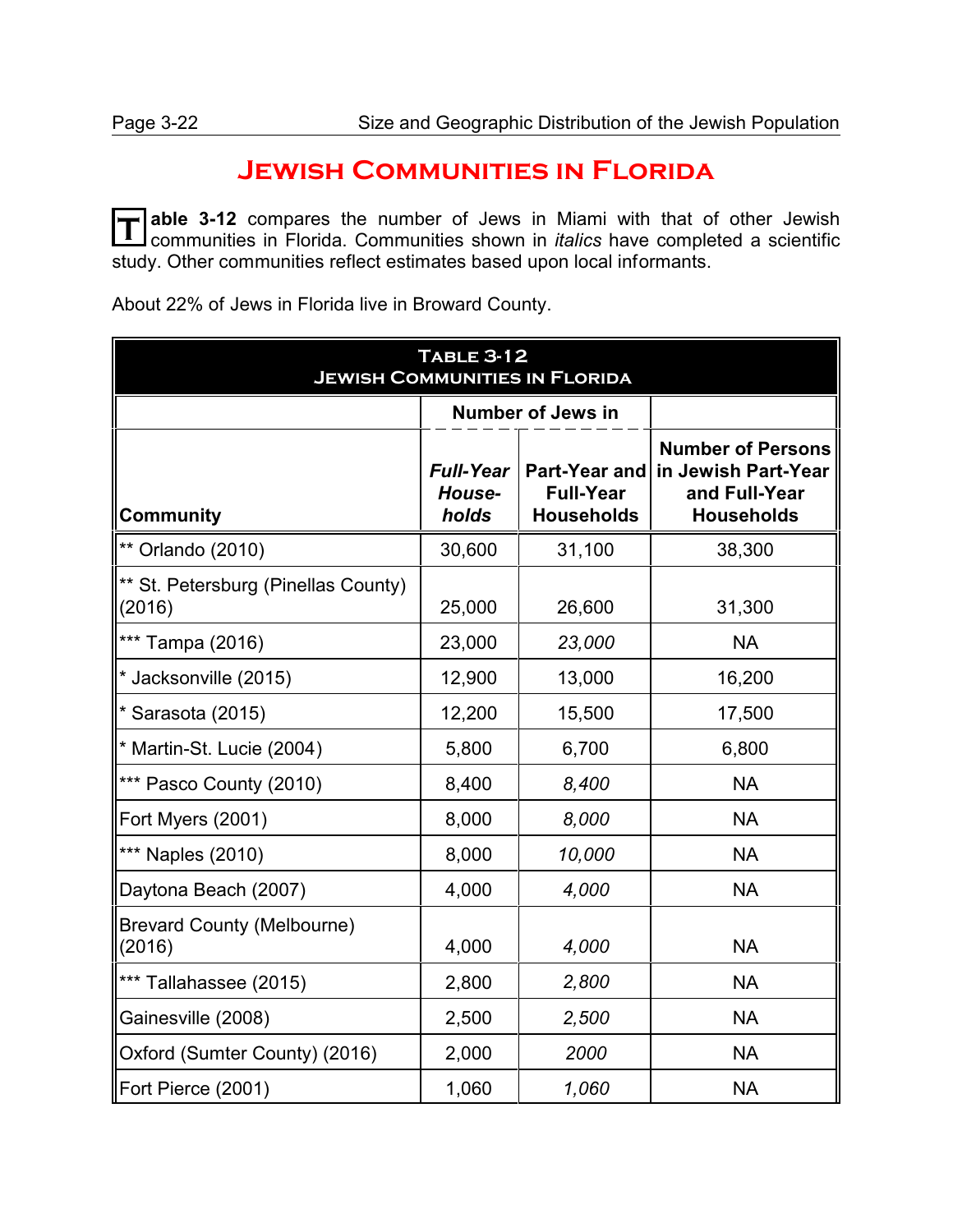| <b>TABLE 3-12</b><br><b>JEWISH COMMUNITIES IN FLORIDA</b> |                                     |                                                               |                                                                                       |  |  |
|-----------------------------------------------------------|-------------------------------------|---------------------------------------------------------------|---------------------------------------------------------------------------------------|--|--|
|                                                           | <b>Number of Jews in</b>            |                                                               |                                                                                       |  |  |
| <b>Community</b>                                          | <b>Full-Year</b><br>House-<br>holds | <b>Part-Year and</b><br><b>Full-Year</b><br><b>Households</b> | <b>Number of Persons</b><br>in Jewish Part-Year<br>and Full-Year<br><b>Households</b> |  |  |
| Indian River County (Vero Beach)<br>(2016)                | 1,000                               | 1,000                                                         | <b>NA</b>                                                                             |  |  |
| Lakeland (Polk County) (1997)                             | 1,000                               | 1,000                                                         | <b>NA</b>                                                                             |  |  |
| <b>Key West (2014)</b>                                    | 1,000                               | 1000                                                          | <b>NA</b>                                                                             |  |  |
| Pensacola (2015)                                          | 800                                 | 800                                                           | <b>NA</b>                                                                             |  |  |
| Marion County (Ocala) (2001)                              | 500                                 | 500                                                           | <b>NA</b>                                                                             |  |  |
| Beverly Hills-Crystal River (2016)                        | 350                                 | 350                                                           | <b>NA</b>                                                                             |  |  |
| Spring Hill (2012)                                        | 350                                 | 350                                                           | <b>NA</b>                                                                             |  |  |
| Winter Haven (1997)                                       | 300                                 | 300                                                           | <b>NA</b>                                                                             |  |  |
| Clermont (Lake Candy) (2016)                              | 200                                 | 200                                                           | <b>NA</b>                                                                             |  |  |
| Fort Walton Beach (2016)                                  | 200                                 | 200                                                           | <b>NA</b>                                                                             |  |  |
| Sebring (Highlands County)<br>(2016)                      | 150                                 | 150                                                           | <b>NA</b>                                                                             |  |  |
| Key Largo (2016)                                          | 100                                 | 100                                                           | <b>NA</b>                                                                             |  |  |
| Panama City (Bay County)(2016)                            | 100                                 | 100                                                           | <b>NA</b>                                                                             |  |  |
| Total (excluding S Florida)                               | 156,310                             | 164,710                                                       | <b>NA</b>                                                                             |  |  |

### Size and Geographic Distribution of the Jewish Population Page 3-23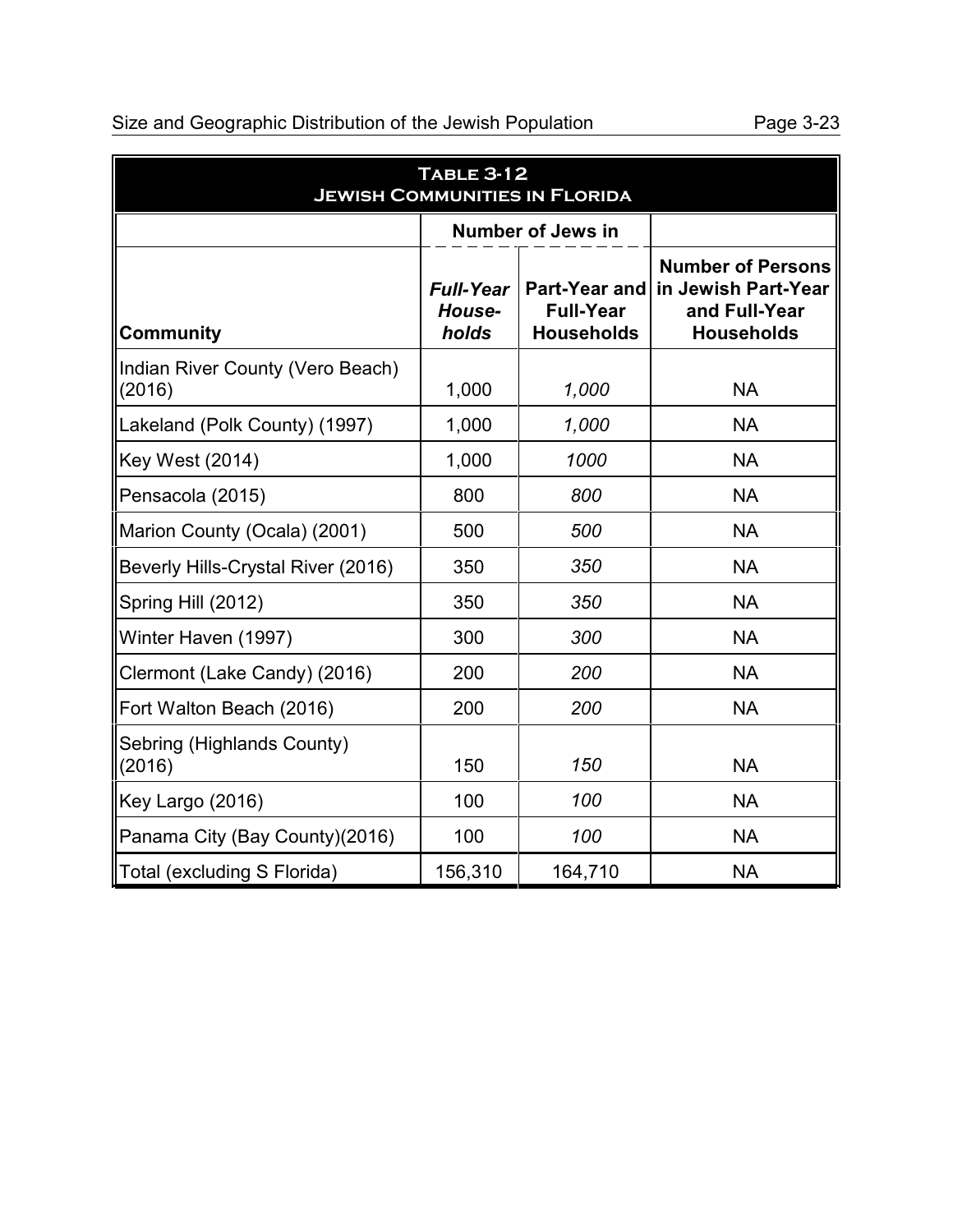| <b>TABLE 3-12</b><br><b>JEWISH COMMUNITIES IN FLORIDA</b> |                                     |                                       |                                                                                                     |  |  |
|-----------------------------------------------------------|-------------------------------------|---------------------------------------|-----------------------------------------------------------------------------------------------------|--|--|
|                                                           |                                     | <b>Number of Jews in</b>              |                                                                                                     |  |  |
| <b>Community</b>                                          | <b>Full-Year</b><br>House-<br>holds | <b>Full-Year</b><br><b>Households</b> | <b>Number of Persons</b><br>Part-Year and in Jewish Part-Year<br>and Full-Year<br><b>Households</b> |  |  |
| <b>South Florida</b>                                      |                                     |                                       |                                                                                                     |  |  |
| <b>Broward</b> (2016)                                     | 143,700                             | 149,000                               | 174,000                                                                                             |  |  |
| <b>Miami</b> (2014)                                       | 119,000                             | 123,200                               | 130,700                                                                                             |  |  |
| South Palm Beach (2005)<br>(Boca Raton/Delray Beach)      | 107,500                             | 131,300                               | 136,800                                                                                             |  |  |
| West Palm Beach (2005)<br>(Boynton Beach to Jupiter)      | 101,350                             | 124,250                               | 137,300                                                                                             |  |  |
| Total South Florida                                       | 471,550                             | 527,750                               | 578,800                                                                                             |  |  |
| Total Florida                                             | 627,860                             | 692,460                               | <b>NA</b>                                                                                           |  |  |
| K Total Palm Beach County                                 | 208,850                             | 255,550                               | 274,100                                                                                             |  |  |

Notes:

1) Full-year households live in Florida for 8-12 months of the year.

2) Part-year households live in Florida for 3-7 months of the year.

3) Dates in parentheses indicate the date of the most recent estimate. Some of the dates differ from the dates shown in **Table 1-1** because *Update Studies* were completed since the RDD study or local community informants suggested changes to or confirmed the earlier estimates.

4) For communities without RDD scientific community studies, the number of Jews in part-year households and the number of persons in Jewish households are not available.

5) Numbers in italics in the *Number of Jews in Part-Year and Full-Year Households* column are repeated from the *Number of Jews in Full-Year Households* column because no estimate of part-year households is available for these communities.

6) \* indicates that an RDD survey was completed in a community.

 $\overline{7}$ ) \*\* indicates a DJN update to an earlier RDD survey.

8) \*\*\* indicates a DJN estimate.

9) Includes number of Jews in institutions without their own telephone numbers where available.

Source: Ira Sheskin and Arnold Dashefsky (2016). "United States Jewish Population, 2016," in Arnold Dashefsky and Ira Sheskin (Editors) (2016) *American Jewish Year Book, 2016, Volume 116* (Dordrecht: Springer) (At [www.jewishdatabank.org](http://www.jewishdatabank.org) in April 2017).